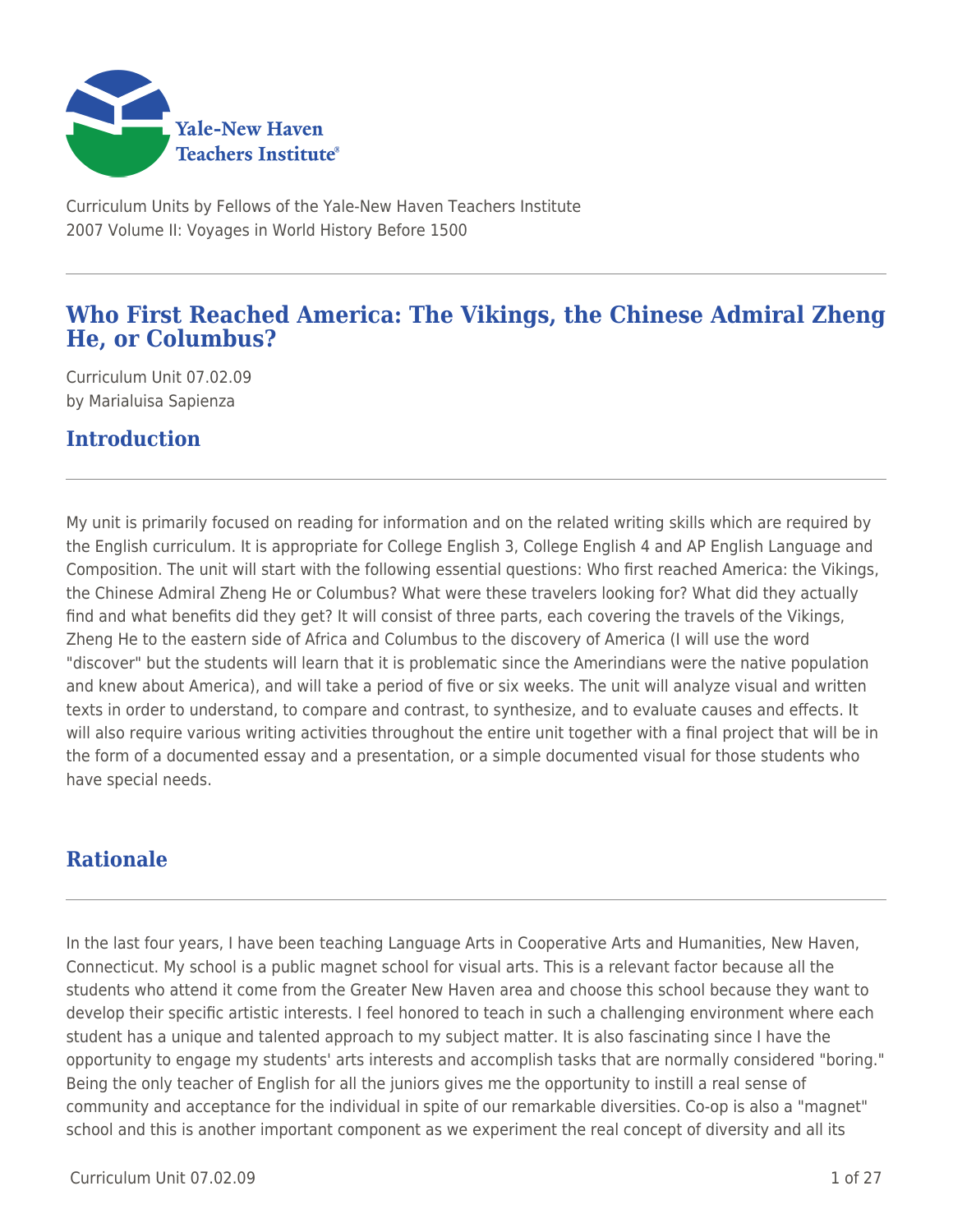connected complications.

Demographically, my students come from all possible backgrounds - 49% African-Americans, 35 % White and 16% Hispanics. I have a group of twenty students who are not native and do not have an ESL teacher in the school. Another group of about fifteen students with various special needs is usually placed in one class with the presence of the Special Education teacher who co-teaches and works with all students irrespective of their abilities or special needs. This is particularly valuable because it helps overcome the barriers of diversity. About ten percent of all the juniors excel in both writing and reading. All my classes are good examples of the "melting pot" pattern with students belonging to all the various groups. This combination has been proving very effective. In fact, I constantly see substantial improvements for the weakest students as well as an effective overcoming of the fear of diversity.

At the beginning of the school year, my students and I determine an overarching essential question, which will lead us through the various units. This essential question is important because it helps them understand the material we cover. It is also a steady reference for the promotion of concrete-operational thinking to accept the self and the others, to explore and understand the individual contribution, and to improve the social life of any human being. For my juniors this overarching essential question is: What is the author's theory? What is mine?

Our curriculum requires all students the completion of a research paper in various subjects as essential task. This is something that my students do not want or do not like to do and many of them prefer a low grade to doing a genuine project. To engage them and to eventually develop a mastery of the required skills are a true challenge in my school. This unit has to be planned only after taking into account prior assessments and after addressing the students' understanding, learning levels and interest. Timing is also another important factor for its failure or success. If I planned it too early in the school year, I would not be able to use the deep knowledge I have acquired of each of my students, and their complete trust, so I can overcome their spontaneous opposition and rejection of the proposed topic. Due to these considerations, I plan this unit at the beginning of the fourth marking period because I know that my students will do anything I will ask them by then. They have internalized the overarching essential question and they can use their artistic skills to complete the most "boring" task, as they would put it.

In a new techno-savvy world, students want to be "travelers" searching for new "worlds." They thrive for activities no one else has ever attempted. They want to be acknowledged as the first to determine something different. They love to have different positions or different interpretations. Since they are artistically gifted, they are intuitive and they are attracted by texts which are informational but are presented in the form of a creative journal. These are the essential conditions to plan a unit which is basically informational. Of course, my plan has to take into consideration my students' giftedness and creativity and their characteristic approach to learning.

In planning my unit, the need for differentiated instruction plays an essential role. I think it is the key for closing the gap because each student is so different and unique that a standard, linear approach would be a complete failure. The theory of multiple intelligences suggests that the individual has strengths and weaknesses in one or several areas. Gardner's multiple intelligence theory suggests the cultivation of desired capabilities. This means each student has a very specific skill. This skill needs to be valued because it helps the student reinforce his/her self-esteem with a direct improvement of the student's learning. Consequently, I will focus on the desired capabilities of each student together with a varied and personalized approach. Following the district's requirements, which I share, my goal is to engage the students in all the stages of the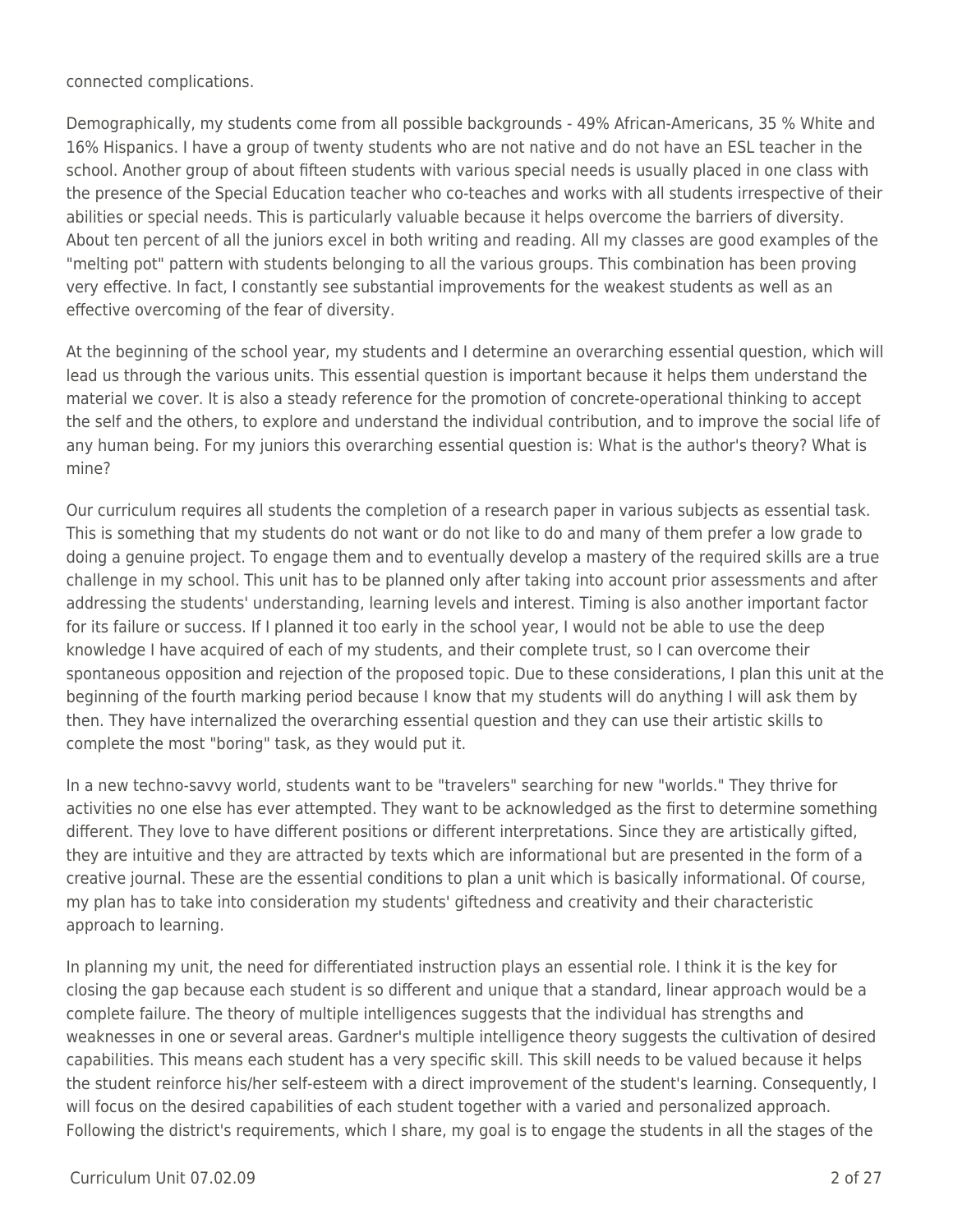# **Unit Overview**

The first part of the unit will cover the travels, the maps and any other possible visual material about the Vikings, Scandinavian people, who adventured to new lands for various reasons. The students will have various documents: an excerpt from Voyages in World History by Valerie Hansen telling about "The Vikings in Vinland" around the years 1000 (Hansen, chapter 10), entitled the Graenlendiga Saga and Eirik's Saga from The Vinland Sagas: The Norse Discovery of America by Magnus Magnusson and Hermann Palsson Saga. They will also analyze the Vinland Map (held in Beinecke Library, Yale University) learn and discuss about the culture of these Scandinavian people interpreting the visual document of a Viking boat from the cover page of The Vinland Sagas: the Norse Discovery of America. These various documents will give the students the opportunity to determine the correct information about the Vikings approach to the American continent, what they discovered about the people already living here, and the reasons which pushed them to explore new lands. The second part of the unit will analyze the voyages of the Chinese Admiral Zheng He to east Africa. The documents will put in evidence the complete different reasons behind the travels the Admiral Zheng lead, and will illustrate the time and the peculiarities of the Ming dynasty. As primary source, I will use Overall survey of the Ocean's Shores by Ma Huan and translated by J.V.C. Mills. The students will use excerpts from Voyages In World History by Valerie Hansen (Hansen, chapter 14) and How Not to (Re)Write World History: Gavin Menzies and the Chinese Discovery of America by Robert Finlay. The third part will cover the travels of Christopher Columbus, who was sponsored by the Spanish monarchs to try a new route toward the eastern countries. As secondary source, they will read the excerpt from Voyages in World History (Hansen, chapter 15) and as primary sources they will read excerpts from The Journal of Christopher Columbus by Clements Markham, and The Four Voyages of Christopher Columbus by J.M. Cohen. The primary and secondary sources will focus on the reflections and interactions with the native populations but will also point out the real reasons moving money and men into the unknown of the exploration. The students will also interpret some visual documents and will thoroughly write and discuss about them. They will also be encouraged to search about the Vikings, Zheng He and Columbus independently to understand how a 'researcher' draws

### his/her conclusions.

At the beginning of the unit the students will write an essay which will primarily focus on their prior knowledge discussing the actual role, importance and interest for exploring the unknown. I will suggest some of the following points to be included in the essay: What is the challenge to discover something nobody knows about? Do we still need to explore? Why? What benefits might we have? What about the space explorations? What benefit do we actually have from the space explorations? Why? What do we expect to find and what do we actually find? Who discovered America? This pre-reading activity will direct them to the understanding of the underling desire which motivated and drove Columbus, the Vikings and Zheng He into their explorations.

After this initial activity, all the three parts of the unit will be built around specific activities of reading and writing. The visual texts will be analyzed by looking, analyzing, and responding in writing. They will involve descriptions of the details shown by the visual as well as the feeling aroused by the same. These texts will offer also the opportunity to learn analyzing the image with a specific language based upon perception and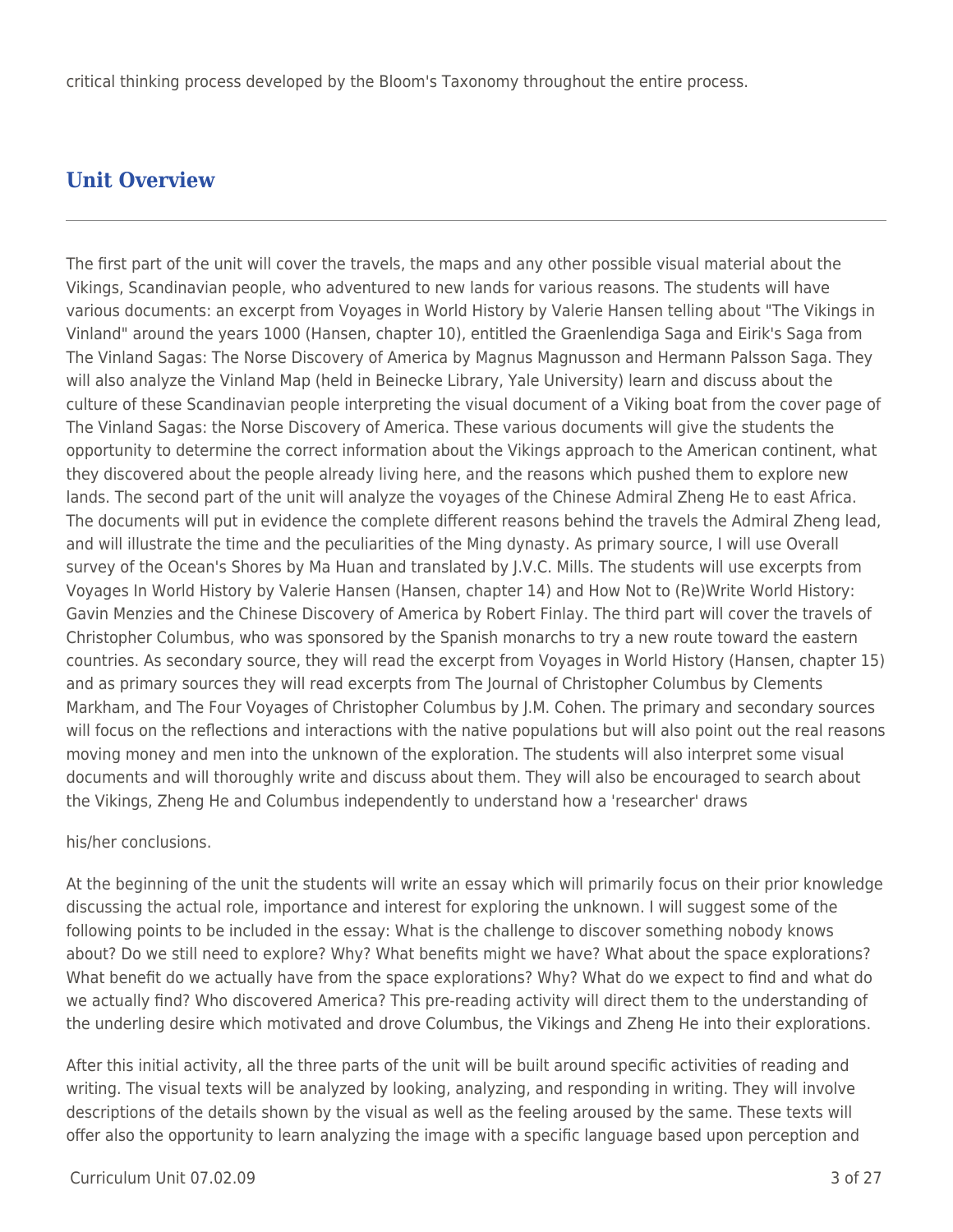will include terms as focal point, figure-ground contrast, repetition or similarity (shape and size), and color contrast. I will suggest questions like: what do you think are the key elements or features of the image? How do they contribute to what you see? Look for the elements that are similar for size, shape or color and explain the effects of those elements. Does this image suggest you a story? What does this image tell you about this culture/this traveler? I will also require them to compare and contrast their analysis of the visuals to the written documents to see if they communicate contrasting information or if they support and confirm the written text.

I will require the students to do their initial reading of the written documents with an emphasis on the meaning of the unknown words they will have to determine either by using the context or the dictionary. The first close reading will require the students to work on the text by highlighting and labeling in the margin its various components. I will teach them to determine the descriptions, the reflections or hypothesis, the facts, the purpose, the narration and whatever the document contains. The second close reading of the document will call for writing down the results of the analysis and interpretation so that they can determine the purpose and the perspectives. Before drawing any conclusions, I will require them to compare the perspectives of all visual and non-visual documents in order to determine similarities and/or differences. They will have to prepare an annotated bibliography with concise summaries, and/or paraphrased passages and/or relevant quoted information. At the end of each traveler, the students will have to write a documented essay in response to the essential questions supporting their theories with specific references to the visual and written documents in a reflective and convincing voice.

When all the three parts of the unit are concluded, the students will be required to compare and contrast the three travelers with each other and write a final paper in the form of a documented essay presenting their interpretations or theories about the real reasons and advantages behind these voyages together with the historical truth narrated in the various sources. I will also require a presentation of their conclusions with Power Point slides. The students with special needs will conclude the unit with the presentation and the Power Point slides only.

## **Students' Resources**

The unit will cover the reading, understanding, analysis, interpretation, and evaluation of the medieval Icelandic prose narratives, The Vinland Sagas: The Norse Discovery of America translated by Magnus Magnusson and Hermann Palsson. I will read two excerpts from The Overall Survey of the Ocean'Shores by Ma Huan and Robert Finlay article How Not to (Re)Write World History: Gavin Menzies and the Chinese Discovery of America. I will include the Journal of Christopher Columbus during his first voyage in 1492 translated by Clements R. Markham, and The Four Voyages of Christopher Columbus by J.M. Cohen. I will also use excerpts about the three travelers from Voyages in World History by V. Hansen.

#### **The Vikings**

I will compare and contrast the "Gaenlendiga Saga" to the "Eirkik's Saga" since I deem it an essential step in our process to determine who reached America first and why. The sagas are very similar but they also contain different details in the description of the territories they found and the native people they met. (Magnusson, Magnus, Palsson Hermann. The Vinland Sagas: The Norse Discovery of America. London: Penguin, 1965). My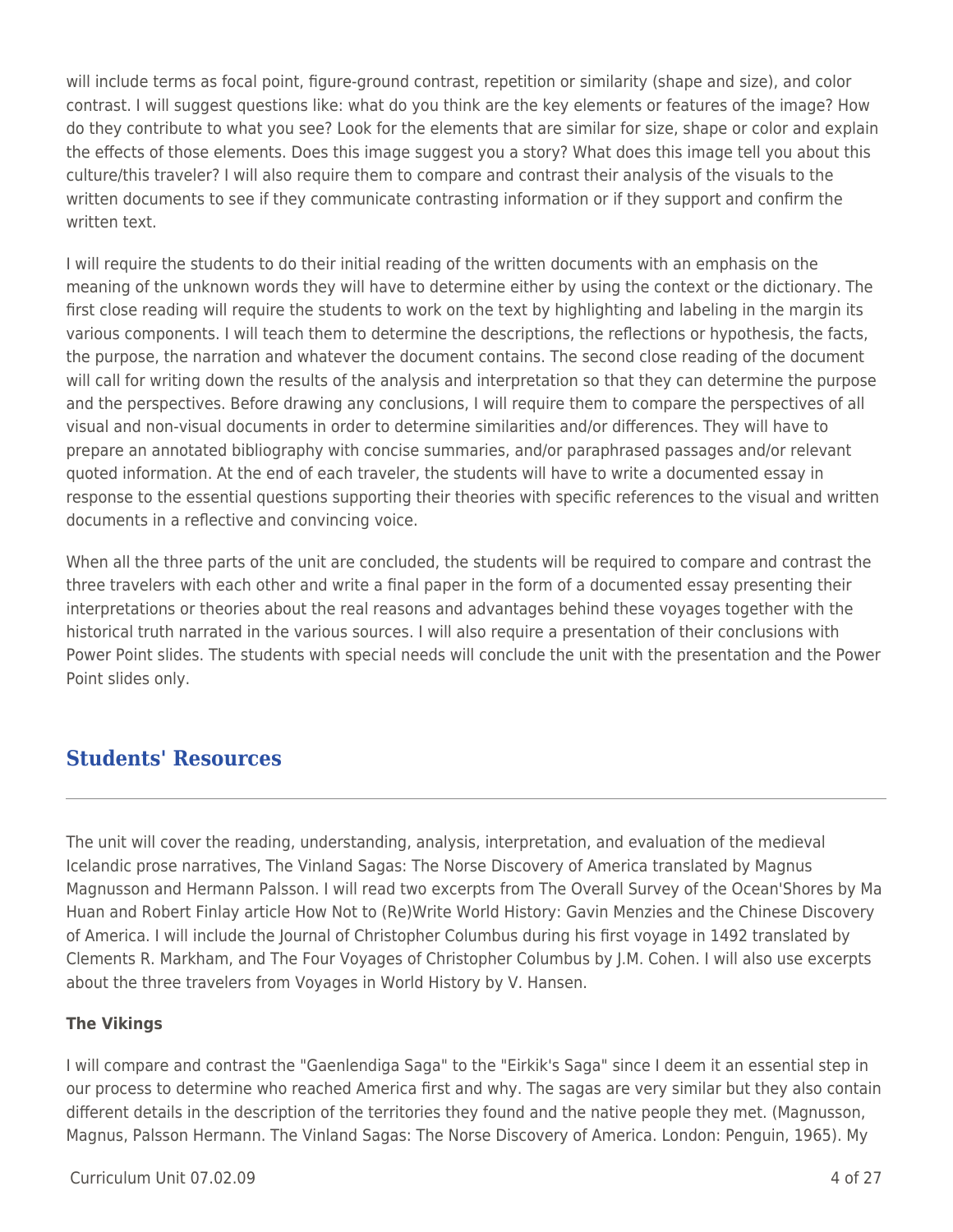students need to get into the shoes of a "real" researcher who has various sources and whose task is to determine the correct historical facts. Each student will be required to draw conclusions and propose "who reached America first" based on the facts stated in the various source documents.

After the first complete reading of The Vinland Sagas, I will engage my students in a close reading and analysis of the pages relating to four voyages the Vikings did westward. I will start from the "Gaenlendiga Saga" and, specifically, I will require my students to reread "Eirik explores Greenland" (Magnusson 49-51) and "Bjarni sighted land to the west" (51-54). These excerpts will give my students the background information about the first voyage of the Vikings. The same passages will require the students to determine whether the Vikings did reach any territories nearby America at the beginning of the eleventh century. These initial pages of the "Gaenlendiga Saga" explain exactly why Thorvald, father of Eirik the Red, started to explore new lands.

"Leif explores Vinland" (54-56) contains the necessary information about the second voyage of Eirik the Red who followed the same route of his father. In fact, the Saga says he "was outlawed and lived in Brattahlid, Greenland, as the only recognized authority of the land" (54). From there, Eirik's son decided to start a voyage - my students will identify it as second voyage - which brought to the discovery of new countries. They will learn that this was only the beginning of a more decisive exploration. In fact, Leif, Eirik's son, first landed in a country that was mostly covered by ice and rocks. When he landed the second time, he was in a flat, wooded and sandy area. He called it Markland (the southeastern coast of Labrador, or Newfoundland). As he did in the previous landing, Leif and his men hurried back to their ship and sailed away. This time they followed the north-east wind for two days. At that point, they saw another land again. The weather was fine and they found a grassy area. "There was a sound between the headland and what they said it was an island. They reached a place where a river flowed out of a lake" (56). The weather was mild, so they decided to spend the winter here, build houses, and continue the exploration towards the inside of the country. The saga also says, "in this country, night and day were of more even length" than in other locations and "on the shortest day of the year, the sun was already up by 9 a.m., and did not set until after 3p.m." (56). The geographical description of that area and the remark about the length of the day will clearly help my students understand that this location could have been anywhere between the Gulf of St. Lawrence and New Jersey. The same narrative prose says this country was rich in grapes, vines, and timber. Apparently, this was the reason Leif and his men decided to call it Vinland (57-58). This land was called Vinland for its abundance of grapes - "vinum" in Latin and "wine" in English.

The third voyage begins with "Thorvald explores Vinland" (59-61). In this chapter the students will have a detailed description of the country - "they found the country there very attractive, with woods stretching almost down to the shore and white beaches" (59). "They found no traces of human habitation or animals except on one westerly island" (60). The next exploration brought them eastward along the coast. They arrived at a heavily wooded area, and here they met some native inhabitants who used skin-boats. "Thorvald and his men divided forces and captured all of them except one, who escaped in his boat" (60). My students will also have descriptive details matching with the boats used by certain Native American tribes of New England after 1500.

After these first explorations, the Vikings did not stop visiting Vinland as the saga confirms. In fact, Karlsefni prepared another voyage - the fourth voyage, "Karlsefni in Vinland" (64-67). I want my students to focus on "the agreement with his crew that everyone should share equally in whatever profits the expeditions might yield" (65). Karlsefni ordered to cut timber, and to pick all the grapes, wild wheat, or any other produce they could find. They spent the summer and the winter in the same location without encountering any native people (65). The same excerpt contains other details about the native American tribes, called Skraelings in the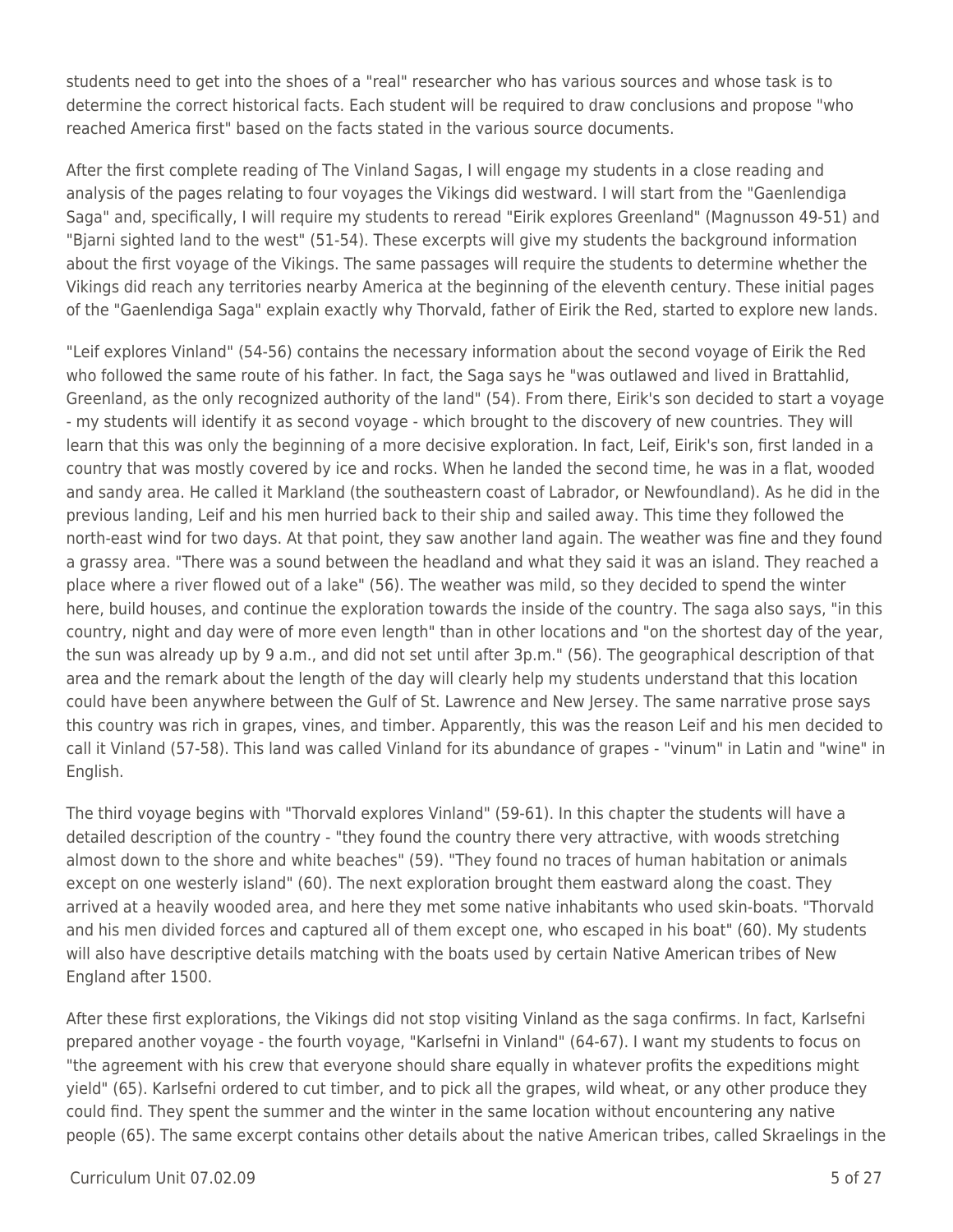saga. "The cattle were grazing near by and the bull began to bellow and roar." "This terrified the Skraelings" (65). The same passage will give my students information about the attempted trading exchanges between the Vikings and the Native Americans.

"Eirik's Saga" confirms the same details reported by the "Graenlendinga Saga". I will follow the same strategy of an initial reading of the complete work followed by a second close reading of those excerpts that compare and contrast with the "Graenlendiga Saga". I deem this strategy an essential one to determine who reached America first. In particular, I will draw my students' attention on chapter 2, "Eirik explores Greenland" (76-78). I want my students to notice the striking differences both in tone and details between the two Sagas. In fact, the "Graenlendiga Saga" focuses on landscape details essentially and simply states that "next summer, he set off to colonize Greenland" (50). On the contrary, "Eirik's Saga" gives a lot of details about Eirik's fights in his homeland which ultimately caused him and all his followers to be outlawed (76-77). At the same time, they can see that both sagas confirm the same period of time - three years - to colonize or explore Greenland.

The second excerpt I will analyze is "Leif discovers Vinland" (84-88). The striking difference in this part refers to the fact that the king suggested Leif, who was ready to leave for Greenland in the summer, "to go there with a mission from me to preach Christianity" (85). This is interesting because the "Graenlendiga Saga" never mentioned religion as a clear purpose of exploration. Another important difference from the preceding saga is the reference to the provisions they prepared before starting this voyage, and the complete lack of any details or description of the new territories.

The third excerpt I will reread is "Karlsefeni goes to Vinland" (93-96). This chapter can be compared to the fourth voyage in the "Graenlendiga Saga". It is interesting to notice that it opens saying that "there were great discussions at Brattahlid that winter about going in search of Vinland." How did they know there was a new land named Vinland? If they already knew about its existence, why were they searching for Vinland? These are the questions my students will be required to respond by using the specific references to the previous saga. At this point we will also compare and contrast with the Introduction from The Vinland Sagas written by Magnus Magnusson and Herman Palsson (7-43). The only difference this chapter underlines is the abundance of tall grass, animals of all kinds, maples, grapes, wild wheat, rivers, and lakes full of fish.

"Eirik's Sagas" differs from the other saga for the abundance of details about the native population. In fact, chapter 10, "Karlsefni goes south", contains the same details as the other saga as far as the description of this land is concerned. However, it contains interesting details about the native populations who are also identified as "skin-boat" men (98). "The newcomers rowed towards them and stared at them in amazement. . ... They were small and evil-looking, and their hair was coarse; they had large eyes and broad cheekbones" (98). The same saga mentions the "Skraelings' attack" (99-101). It says the indigenous people wanted to buy "red cloth, swords and spears" (99). The second time they came in huge number by boat and from the south. They waved their sticks but anti-clockwise and were howling loudly. A fierce battle followed. At the end of the battle, the Vikings realized that although the land was excellent, they could not live here permanently because of the unpredictable nature of the native populations.

I will also use the excerpt from Voyages in World History by V. Hansen as secondary source. This source will be used to verify the validity of the information we found in the Sagas (Hansen, Valerie. Voyages in World History. Boston:Houghton Mifflin, forthcoming 2009, chapter 10).

### Zheng He and his Voyages

The other traveler I will take into consideration is Zheng He because he is sometimes referred to as a

Curriculum Unit 07.02.09 6 of 27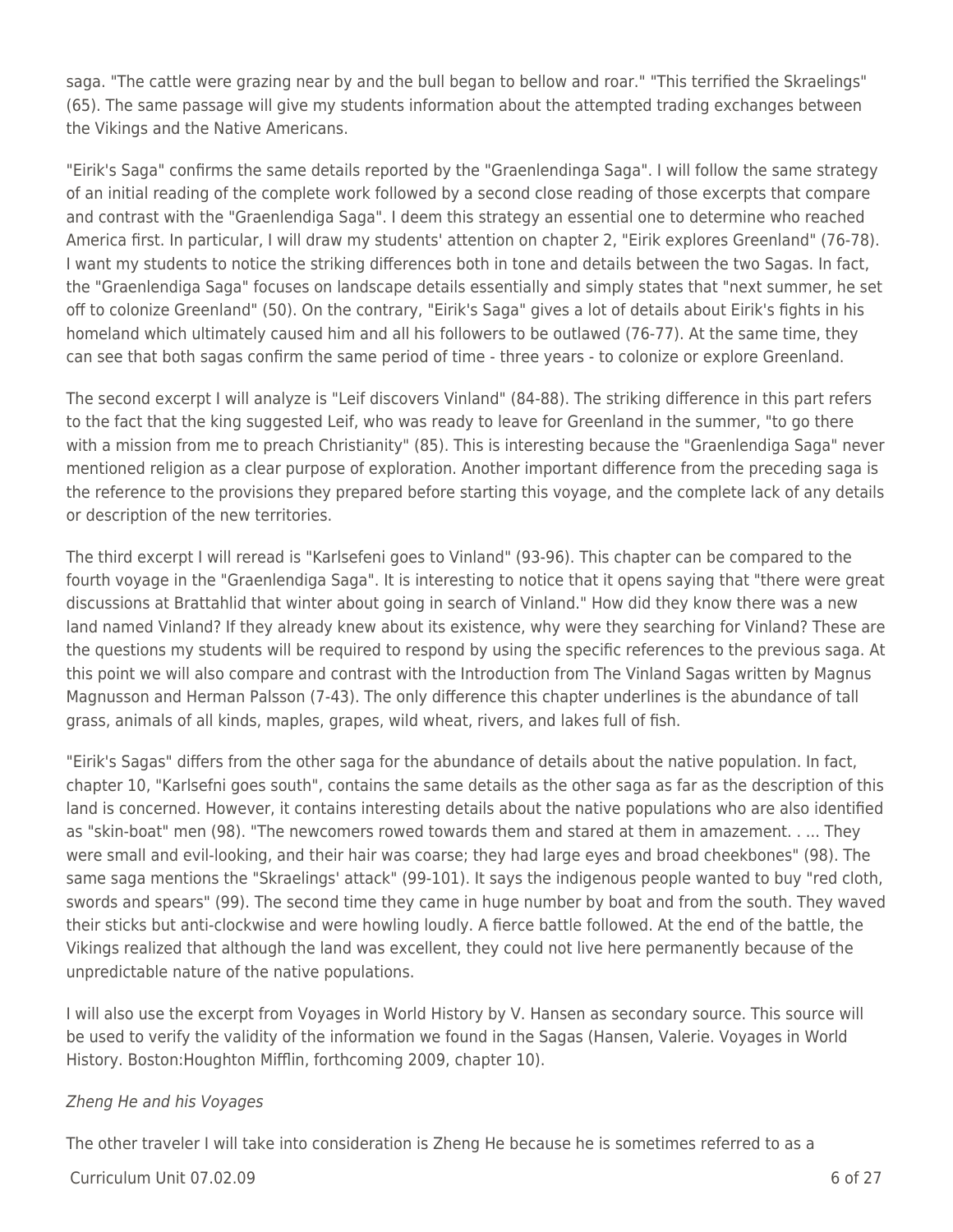predecessor of Columbus. I will present my students chapter 14 - an excerpt - from Voyages in World History by V. Hansen. On handing out this passage, I will not mention that it is a secondary source because I want them to determine the difference between this specific document and the two excerpts from The Overall Surveys of the Ocean's Shores by Ma Huan. We will only read and take notes about the essential details the document reports about Zheng He. Specifically, we will focus our attention on the fact he is a Muslim Chinese who was captured by the Chinese soldiers, castrated and forced to become a soldier. "In leading China's navy to India and Africa, Admiral Zheng He was following the well-established routes taken by both pilgrims and Muslim merchants" (Hansen, chapter 14). Gavin Menzies maintains "four Chinese fleets . . .. visited every part of the world except Europe between 1421 and 1423" (Finlay, Robert. How Not to (Re)Write World History: Gavin Menzies and the Chinese Discovery of America. Journal of World History. 15.2 (2004): 29 pars. 14 Jul. 2007, 1). At this point my students will analyze and juxtapose Menzies and the primary source to determine whether the admiral Zheng He reached or did not reach America. Differently from Columbus, Zheng He never kept any journal or wrote any accounts of his numerous travels.

The primary source, I will use The Overall Survey of the Ocean's Shores written by Ma Huan, Zheng He's interpreter, and translated by J.V.G. Mills is a detailed account of Zheng He's travels. I will start our study from "Poem Commemorating the Journey". After the initial reading for the understanding of the text, I will analyze where the expedition(s) was directed and how the new territories are described: "The Emperor's glorious envoy received the divine commands, proclaim abroad the silken sounds, and go to the barbarous lands;" "clusters of mounts, green floating shells" (Ma, Huan. Ying-Yai Sheng-Lan 'The Overall Survey of the Ocean's Shores'. Bangkok: White Lotus, 1997, 73), and "from She-p'o again the Western Ocean broached" (74). The other details we will consider are the reactions on both the first encounter and the related descriptions: ". . .and strange the people are." "With unkempt heads and naked feet, a barbarous tongue they speak" (73); ". . .grateful, admiring our virtue, they show themselves loyal, sincere" (74). I will also require my students to discuss "the west with the east they mixed" (74). These details are important in order to determine what country they were exploring. Was it America? If it was, which other primary sources, the Vikings' Sagas and Columbus's log-book, do they reasonably compare to?

I also want my students to read "The country of Ku-Li" and determine the correctness of the information found in the "Poem Commemorating the Journey". "The Country of Ku-Li" is interesting because it starts with "This is the great country of the Western Ocean" (137). What is Ma Huan specifically referring to? Is that America? This documents will offer me the opportunity to look for references like the religion(s) the Chinese found in this country - "The population of the country includes five classes, the Muslim people, . . .", "There is a traditional story that in olden times there was a holy man named Mou-hsieh," and "the people knew he was a true man of Heaven", or "the king has cast an image of Buddha" (138-139). Similarly, interesting are details referring about the level of civilization of the native people at the time of the Admiral's arrival, the trades, and the plants, or trees growing in this area. Now, I will require my students to analyze Ma Huan's writing style and compare it to Columbus's one. I think this is an important step in order to lead my students to their conclusions on who discovered America, what these travelers were looking for, and what benefits, if any, they had.

### Christopher Columbus: the Journal of his First Voyage

Columbus's voyage will begin with the First Letter of Paolo Toscanelli to Columbus (Markham, Clements R. The Journal of Christopher Columbus (during His first Voyage, 1942-93) and Documents Relating to the Voyages of John Cabot and Gaspar Corte Real. London: Elibron classics, 2005, 3). This document is composed of the "Prologue to Columbus" and "A Copy of the letter to Martins". I want my students to focus their attention on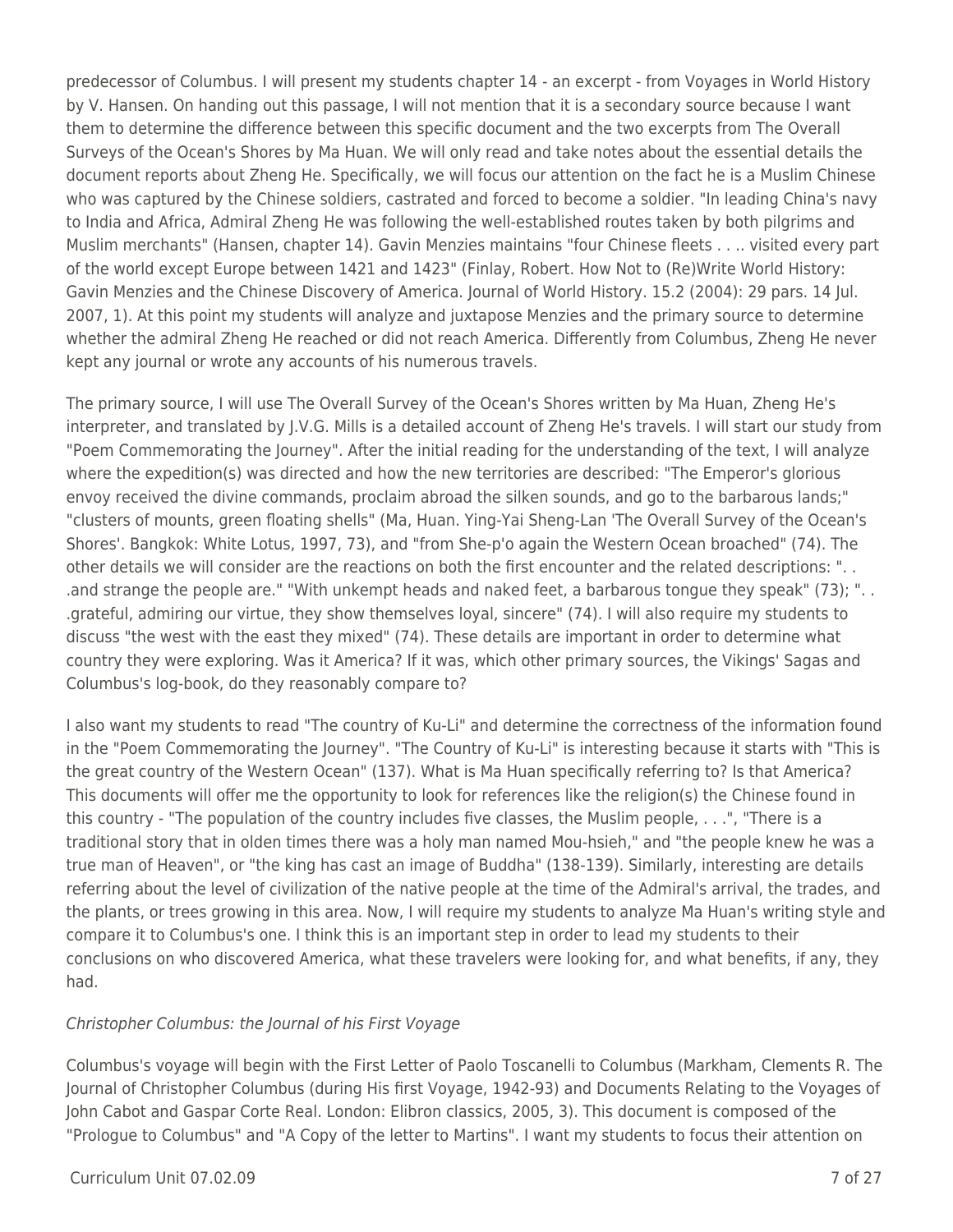how Paolo Toscanelli defines the date of this letter to Columbus, "some days ago" (3). I want them to reflect and learn using temporal details referring to a specific year or moment in time. I will also draw their attention on specific details referring to Columbus's desire to "find a way to where the spices grow," "a shorter way to the places of spices," (3-4) and "his ancestors desired intercourse with Christians now 200 years ago" (6). These are important details in order to determine the causes for exploring new territories. The same document is important because it contains the information about the possibility to reach "the places of the spices" sailing westward. (5). Toscanelli claims that "this can be shown from the spherical shape of the earth" and to help understand he also prepared a "sailing chart" (5). Paolo Toscanelli seems very comfortable with his assertions since he writes, "It is asserted that none but merchants live on islands. For there the number of navigators with merchandize is so great that in all the rest of the world there are not so many as in one most noble port called Zaitun" - modern Quanzhov, Fujian province, China (5-6). This document will also help my students realize how Columbus could conclude that the first land he and his men encountered was India - "the spaces of sea to be crossed in the unknown parts are not great" (9). They will also closely read the "Second Letter of Paolo Toscanelli" to Columbus (10-11) which stresses the same motivations for the voyage. I deem these two letters extremely interesting for the amount of details referring to the geographical knowledge of those times, and for the possible activities of inferring and/or critical thinking they will allow me to develop.

After the two letters by Paolo Toscanelli, I will read the "Journal of the First Voyage of Columbus". I want my students to read the entire Journal and in class we will closely read only some excerpts which will be used to compare and contrast with The Vinland Sagas. Specifically, we will analyze the pages referring to the day - "January 2nd, 1492", when Columbus had the Spanish royal permission of King Ferdinand and Queen Isabela to prepare his expedition to India sailing westward (15-18). It will be interesting to compare how differently the Vikings and Columbus prepared their vessels before departing -"and came to the town of Palos, which is a seaport; where I equipped three vessels . . ... and departed from that port, well supplied with provisions and with many sailors" (17). We will also reflect on the different format as well as on the authors of The Vinland Sagas and the Journal of the first Voyage. These are not digressions from our primary objective to determine who reached America first. It is an essential activity involving my students' critical thinking skills in order to learn to interpret the information they read in the various documents.

The next excerpt we will analyze thoroughly is the journal entry dated "Thursday, 11th of October" (35). I want my students to learn what Columbus took into account in order to conclude that the land was not far away. He writes, "The course was W.S.W., and there was more sea than there had been during the whole voyage. They saw sandpipers, and a green reed near the ship" (35), and "the crew of the caravel Nina also saw signs of land, and a small branch covered with berries" (35). The next day, they arrived at a small island called Guanahani by the local people. Unlike the Vikings, Columbus was received hospitably by the local people, who wore no clothes. He landed and took possession of this country in the name of the Spanish King and Queen (36-37).

Since Columbus's journal contains very detailed descriptions of the native people and of the relationships between Columbus, his men, and the inhabitants of these territories, I will require my students to determine the similarities and differences with The Vinland Sagas. I will also engage them in an activity to scaffold their metacognitive skills. In fact I want my students to look at style of the two documents (The Vinland Sagas and the Journal of the first Voyage of Christopher Columbus) and determine the composition techniques. Another striking difference with the Sagas I want my student to focus on is the fact that the Vikings did not encounter the indigenous people - the Skraelings - on their arrival whereas Columbus says, "presently, they saw naked people" (36). The number of these native populations differs between the two sources too - "presently, many inhabitants of the island assembled" (37).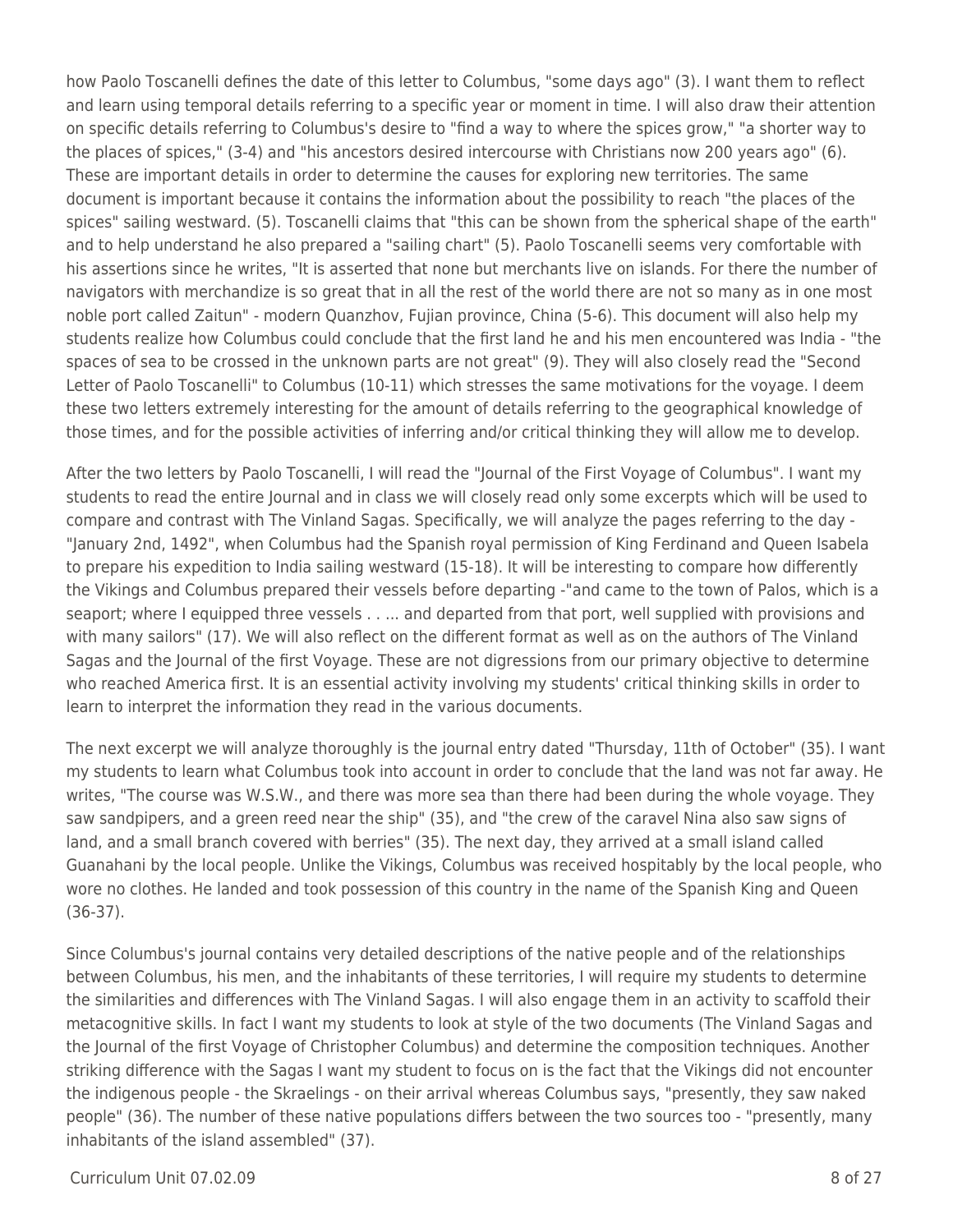In the same excerpt, other factors - conversion to Christianity and the explorers' intentions and/or considerations- can be analyzed and compared. Differently from the Sagas, Columbus claims the inhabitants of these territories could be easily converted to Christianity because they were learning quickly whatever his men were teaching them. Similarly to the Vikings, Columbus exchanged red caps, glass beads to put around the necks, and many other objects of little value. "It also appeared to me - Columbus - to be a race of people very poor in everything" (38-39). He also concluded that these local people should be good servants. Another interesting consideration I want my students to focus on is how carefully Columbus observed what the natives brought him in exchange of his gifts since he wanted to find out whether these territories were rich in gold (39).

I will also closely read the journal entries "Saturday, 13th of October and Sunday" , and "14th of October" (39-42). We will analyze the description of the south-western island and compare with the ones we studied in the Sagas. "This island is rather large and very flat, with bright green trees, much water, and a very large lake in the center, without any mountain, and the whole land so green that is a pleasure to look on it." (40). The same journal entries further discuss the nature of the local populations. We will also analyze and reflect on Columbus's considerations and/or personal judgments about these inhabitants (41). I want my students to discuss and compare Columbus's attitude and the Vikings' one along their exploring process.

It is also interesting to study the "Letter of Columbus to Various Persons Describing the Results of his first voyage and Written on the Return Voyage" (Columbus, Christopher. The Four Voyages of Christopher Columbus. London: Penguin, 1969, 115-123). The letter contains a detailed description of the various islands he discovered, the description and personal evaluation of the indigenous populations, interesting references to the verbal and non-verbal communications with these people, the peculiar exchanges between Columbus's men and the natives, and Columbus's conclusions about the profits the king of Spain would obtain from this exploration. This document might be considered a repetition of the log-book but I want my students to read it for two reasons. First, I want them to understand that a good researcher needs other documents to confirm the validity of the information contained in the previous ones. Secondly, I want them to analyze by comparing and contrasting the ethos, logo and pathos of this letter with the Journal and The Vinland Sagas, and the excerpts from The Overall Survey of the Oceans' Shores. This activity will give them the opportunity to draw the adequate conclusions about the underlying causes of these explorations.

I will also use the excerpt from Voyages in World History by V. Hansen as secondary source. This source will be used to verify the validity of the information compared to the primary sources (chapter 15).

#### Visuals

The visual documents are another important component of the unit because they will engage my students in understanding, analyzing, evaluating, and comparing and contrasting activities with a consequent scaffolding of their critical thinking skills. In particular, I will use the Vinland Map, the North Atlantic Map drawn by Sigurdur Stefansson, the Atlantic Map, the Greenland Map, the North America Map, the pictures of the Viking Ship, the Algonquian Birchbark Canoe (Northeast) used by the indigenous people, the Map of the First Voyage of Columbus, the Map of the Four Voyages of Columbus, the Three Vessels of Columbus's First Voyage, the restored picture of the Toscanelli Map, and Zheng He's Ship.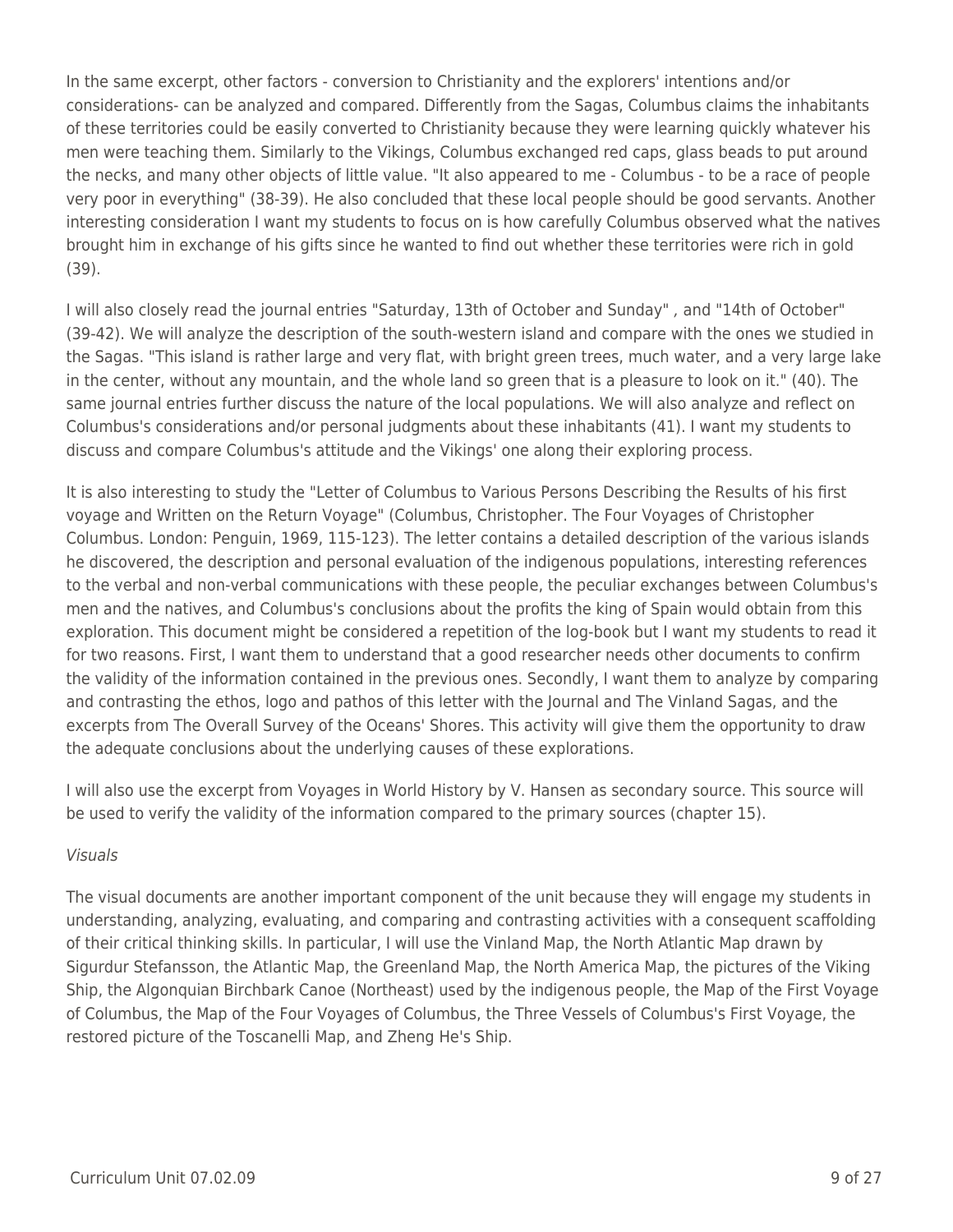# **Objectives**

1. to analyze and reflect why a person wants to discover what he or she does not know;

2. to predict, infer, and see causes and effects;

3. apply their prior knowledge and determine who were the first outsiders to reach the Americas, the real meaning of "discovery," and why;

4. write an initial essay analyzing the necessity for new explorations;

5. draw conclusions and evaluate the eventual benefits

6. read the written documents and start an initial understanding by underlining or highlighting the points and/or parts that grab the students' attention;

7. retell and construct meaning for the initial understanding of the documents with their peers;

8. draw conclusions about the right interpretation of the underlined or highlighted points;

9. paraphrase the initial understanding on sticky notes that will be posted on the classroom board;

10. understand the specific vocabulary of the various text;

11. understand and learn to use the specific language for the visual interpretation of the texts;

12. write the concise summary of the written documents;

13. understand and analyze the visual documents by taking into consideration the focal point, the contrast, the repetition or similarity for shape and size, and the color contrast;

14. determine the purpose(s) and the perspective(s) of each document;

15. write the close analysis of both the written and visual documents;

16. discuss the close analysis of the written and visual documents with the peers;

17. reflect and explain the effects of the image in creating or determining the culture of the traveler;

18. compare and contrast the various written and visual documents, and draw the appropriate conclusions;

19. write an annotated bibliography of all the studied written and visual documents;

20. write a final essay in which the students will evaluate and theorize about the studied travelers with adequate evidential support;

21. illustrate their theories with Power Point and present them to their audience.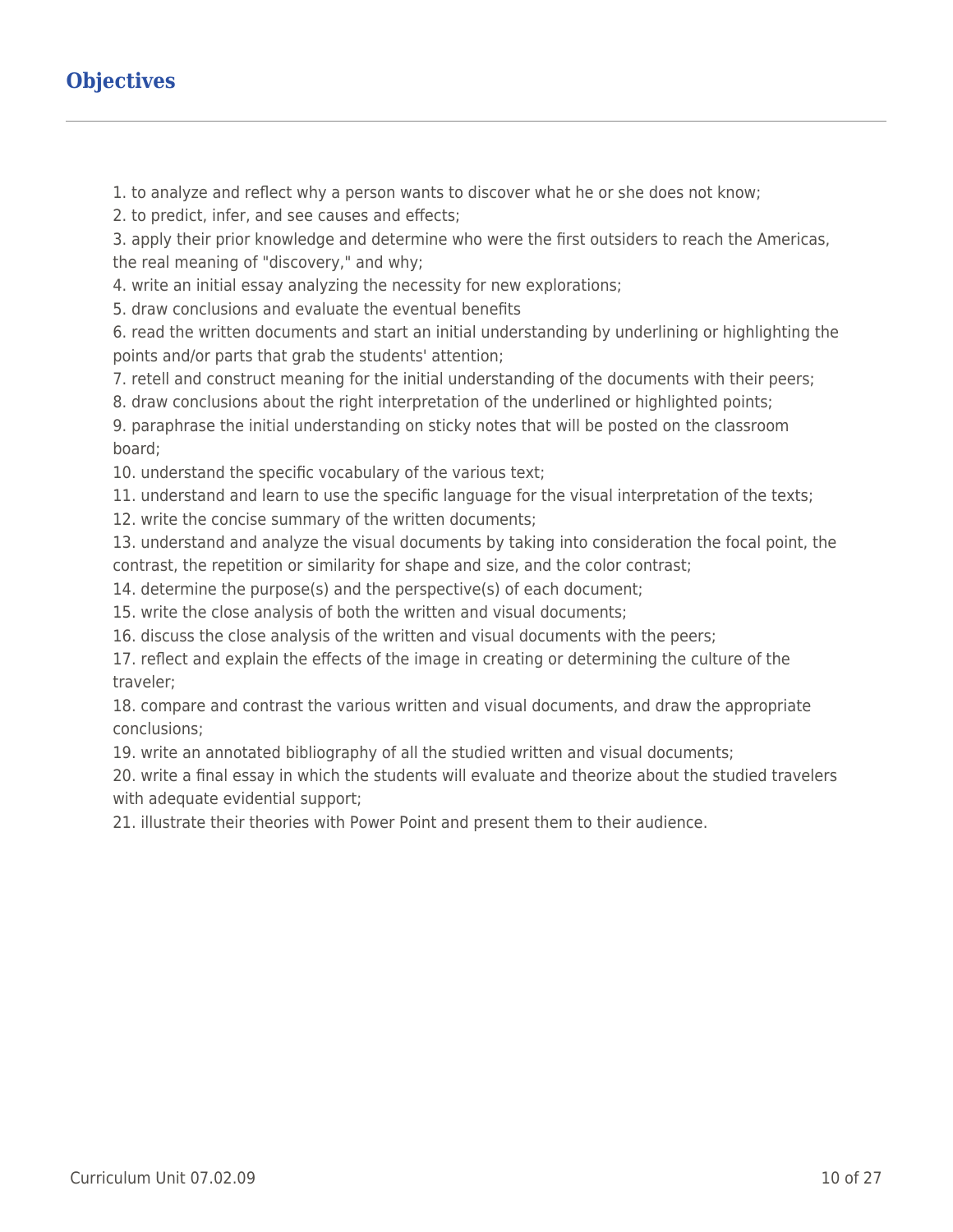## **Teacher Resources**

At the beginning of the school year, all the juniors I had were at the concrete-operational stage and could not conceive anything other than what they had their hands on. According to Piaget, the concrete-operational stage occurs when the child is able to solve concrete problems. It is the time when the student displays a logic which is based on a concrete situation he can see, touch or hear. The student cannot think abstractly and cannot understand what is inferred in a written, visual or musical text. My long term goal was to move my students from this initial stage to the formal-operational one that is when the student is able to solve abstract problems. This means the student can infer, develop theories and concerns about the social world surrounding him/her. At this stage the student is able to think hypothetically and reason deductively. The formaloperational thinker can identify general principles or use specific observations to identify a solution or a new theory. Through a long and consistent planning path which was, as I said, primarily formal-operational oriented, I have seen a noticeable improvement. However, they still do not master that stage completely and the strategies of this unit still focus on this primary goal.

In planning all my units, I always follow Vygotsky's theory that the teacher has to assist and guide the students in their learning experience. The Department of Education in the state of Connecticut and the New Haven School District follow Vygotsky too. This theory requires continuous scaffolding - giving information, prompts, reminders, and allowing the students to gain ownership of their learning. This is particularly important for this unit which is based on reading for information because my students would never follow me, if I did not empower them.

Another important theory by Vygotsky is the "zone of proximal development" which is the level at which a student cannot solve the problem or do things alone because he does not know how. That is the point when real learning occurs and when the teacher is needed to guide the student to the solution of the problem. It is only at this level that the learning is directed by the teacher who models appropriate strategies to meet the goal and guides the students in their use of the strategies. At this point, whatever I have planned for my students becomes meaningful and relevant. It is also important to plan a consistent repetition of the task making them aware of the specific strategies they are using to achieve a degree of automaticity.

My unit also takes into account the theory of Multiple Intelligences by Gardner. The concept of intelligence is extremely important in teaching and can never be minimized. All individuals are different and have a different intelligence because they can excel in one or more but they can also meet more difficulties in others. Gardner's Multiple Intelligences theory confirms the fact that there are separate abilities. At the same time, Gardner says that these abilities may not be so separate and that there are connections between them. My students are a clear example. I have students with a specific musical talent who have logical-mathematical skills because they are able to handle long chains of reasoning. I have dancers who have also interpersonal skills since they are able to respond appropriately to the moods, desires, and motivations of other students. I have many students in the honor class who have a clear intrapersonal intelligence but also have capacities to perceive the visual-spatial world, or have a particular sensitivity for the meanings of words, sounds, and language in general.

I support this theory and my unit is based on the cultivation of all these capabilities. As an educator, I feel the responsibility to prepare my students for the community they live in and in a broader sense for our society. The multiple intelligences theory allows me to approach my unit goals in a variety of ways. I can spend a significant amount of time on key concepts and on generating ideas or essential questions. Gardner offers me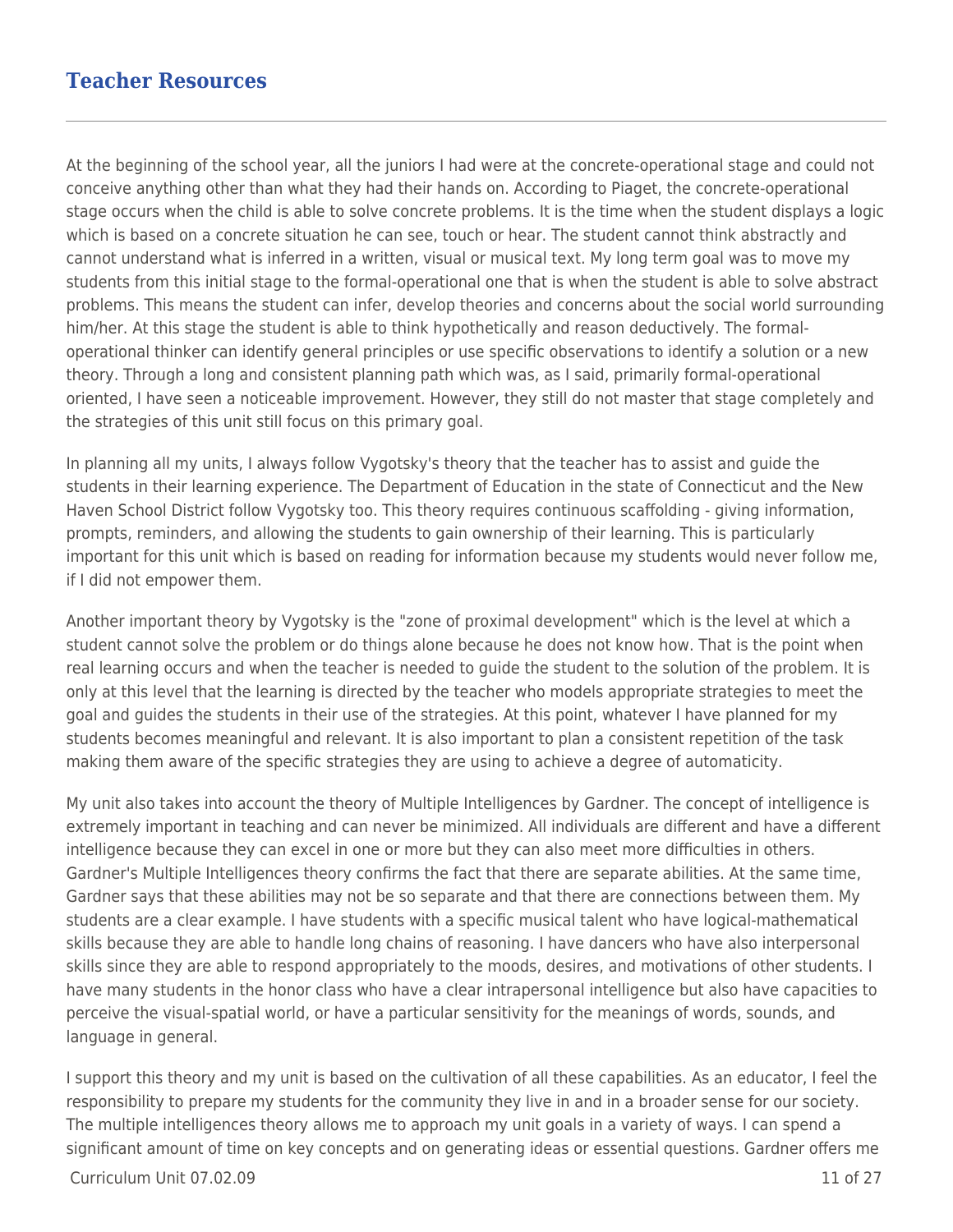the effective possibility to introduce the principle of diversification and lead my students to a successful conclusion.

The objectives of this unit as well as the daily assessments are always based on the Bloom's taxonomy, which is another important aspect for the development of the critical thinking. I usually try to include all or most of the six steps of the taxonomy in each lesson plan just to guide the students in their thinking process. The six levels of the thinking process are:

1. knowledge (the thinking skill refers to the ability to recognize the concepts that have been taught);

2. comprehension (this thinking skill involves the interpretation of prior knowledge);

3. application (this skill allows the student to transfer the information he just learned to a new task);

4. analysis (this thinking skill implies the ability to examine, predict, and draw conclusions)

5. synthesis (this thinking skill says that a student combines the prior and present knowledge to originate a new product);

6. evaluation (this thinking skill refers to the ability to assess or criticize on the basis of specific criteria).

# **Strategies**

The strategies I will follow for this unit are:

- 1. Quick Write
- 2. Tea Party
- 3. Probable Passage
- 4. Modeling
- 5. Questioning
- 6. Prompt/Quick Writes
- 7. GIST/concise summary
- 8. Compare and contrast
- 9. Class discussion or sharing time
- 10. Possible Ideas for Possible Papers
- 11. Thesis statement
- 12. Discovery draft

 $C$ urriculum Unit 07.02.09  $\qquad \qquad$  12 of 27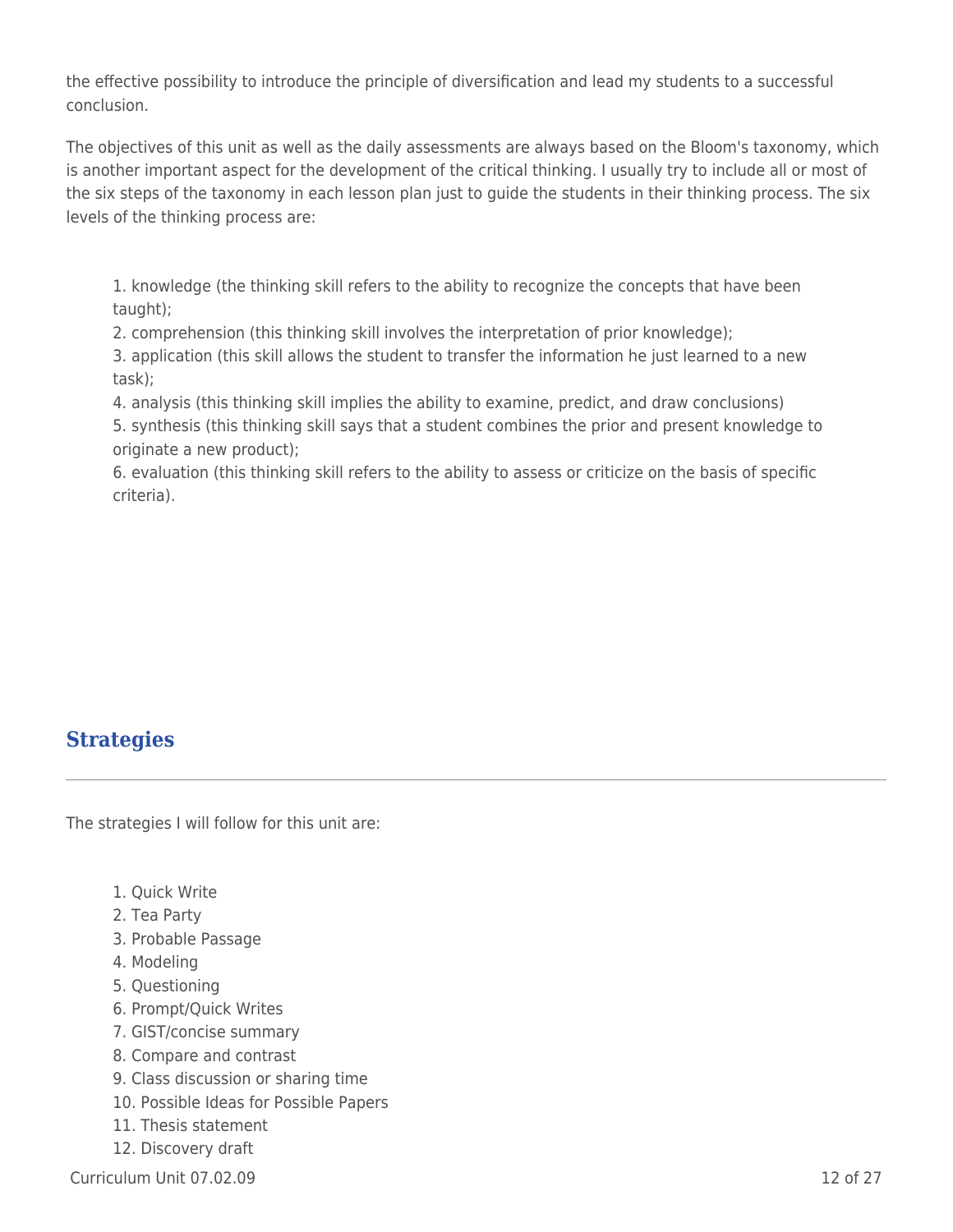13. Drafting 14. Final Paper

Vygotsky suggests the use of Modeling to teach the students how to solve a problem and scaffold any complex learning activities. This usually works very well but I do not overuse it because I want to challenge their zone of proximal learning and also move them to the formal-operational stage. Due to the multiple intelligences that my classes reflect, I can have one student modeling for the peers with more positive results.

Using a prompt to start any writing process is always advisable because the prompt activates the prior knowledge and helps the students in writing their reflections. Vygotsky supports its use because it brings the students to the zone of proximal development and offers the opportunity to further explore the topic of the prompt. According to Piaget, a prompt can also help the students write about their personal vision or position, or just help acquire more automaticity in writing their thoughts.

Both Piaget and Vygotsky suggest using the Class Discussion, Questioning, Comparing and Contrasting either to move the students from the concrete-operational stage to the formal-operational one, or to bring them to the nearest zone of proximal learning. Actually, I find the Class Discussion strategy, which I usually call Sharing Time, very beneficial because many of my students refrain from saying what they think. In order to overcome their resistance, I usually present this strategy as a time when we learn sharing whatever we have done or whatever we think without being or becoming judgmental. My students need to acquire the concept of accepting diversity while developing another important concept: the ownership in learning. It generally works very well and it moves the concrete-operational students to the formal-operational stage. Identically, all the other strategies - Possible Ideas for Possible Papers and Discovery Drafts - introduced in the English curriculum for the New Haven Public Schools are intended for the same goals.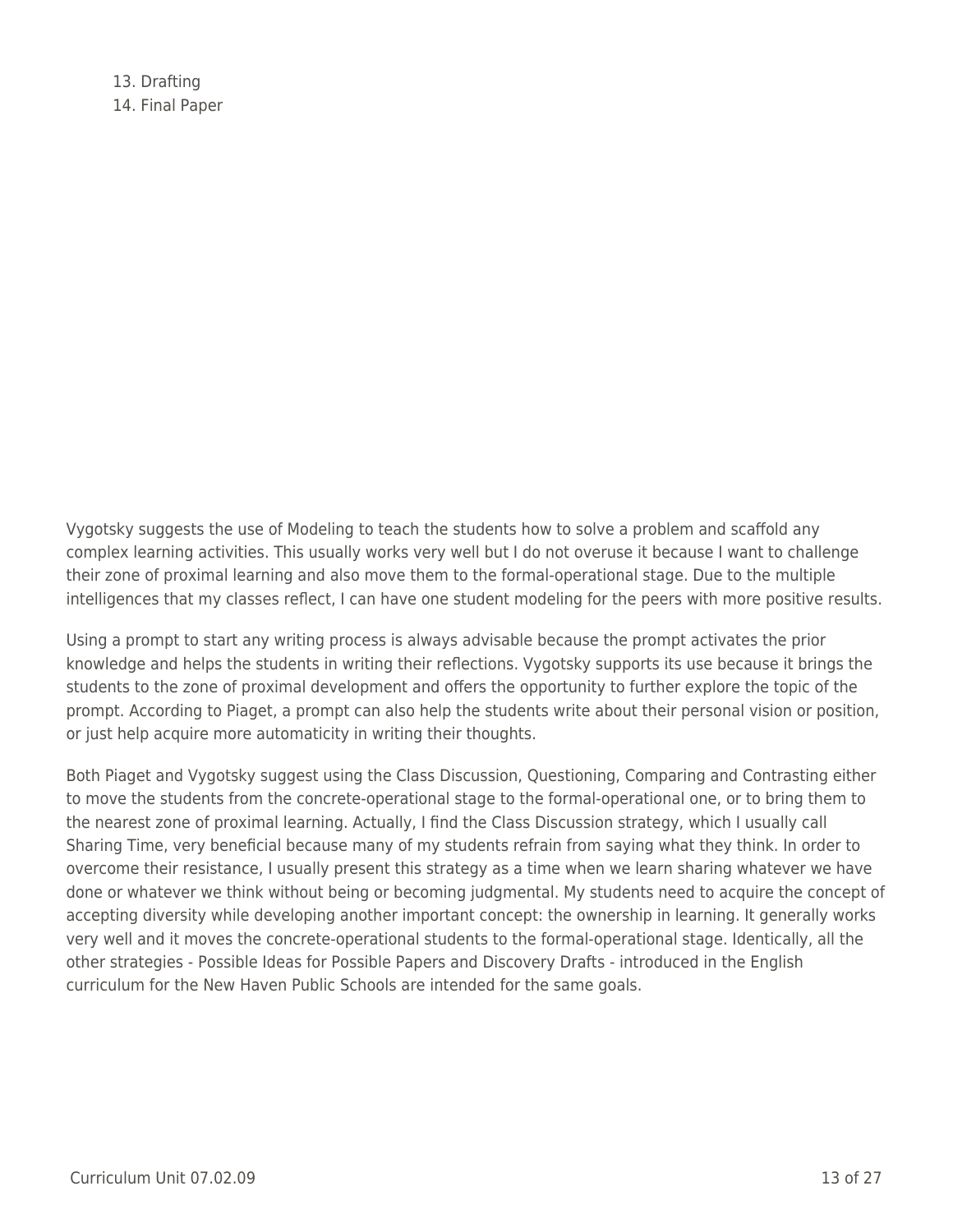#### **Task One: Previewing**

The previewing activity, also known as warm-up, is an essential strategy to motivate my students. The choice of effective strategies is the key point of the entire unit. Research says the level of motivation students bring to a task impacts whether and how they will use comprehension strategies. Reading for real reason and creating an environment rich in high-quality texts is identically important and will undoubtedly help. Sometimes an oral preview of stories, which are then turned into discussions and predictions, increases the story comprehension, and a creative variation of the preview by having the students compose a narrative based on key words from the upcoming story triggers a deeper comprehension. (Farstrup, Alan E.,Samuels S. Jay. eds. What Research Has to Say About Reading Instruction. Newark: International Reading Association, 2002.

Duke, Nell K., Pearson P. David. Effective Practices for Developing Reading Comprehension. Farstrup and Samuels 205-236).

Since I am responsible for all the juniors in my school, I will use a combination of pre-reading activities to accommodate the striking differences inside a class and between classes. I also need sustained interest and motivation as well as text comprehension throughout the entire unit. Consequently, I will use two different activities: a Quick Write activity at the very beginning of the unit and the Tea Party and/or Probable Passage before the reading of each document. The Tea Party strategy encourages an active participation with the text. This pre-reading strategy allows students to predict what they think will happen in the text while inferring, comparing and contrasting, see casual relationships, and use their prior knowledge. It is extremely effective with unmotivated and/or struggling readers. The Probable Passage forces students to predict, think, infer, reach conclusions, and see casual relationships. It also offers the opportunity to comprehend the vocabulary (Beers, Kylene. When Kids Can't Read What Teachers Can Do. Portsmouth: Heinemann, 2003).

Quick Write activity (at the very beginning of the unit):

1. Prompt: "Would you like to be the first person to discover something or someone? Why? What would you do to achieve your goal and find something nobody ever thought about or knew about? What would you expect if you became famous?"

I always participate to all my students' activities because it improves their engagement and makes the activity "real."

2. Sharing Time: all my students will be sitting in a circle. One of us (either the teacher or a student) will start reading aloud and taking brief notes. Any other student can respond to the writer and/or share the writing.

3. When Sharing Time is over, I will ask them to go through their notes and determine the reasons and causes just shared in class. I will write the list of causes and effects on a Post-It board. 4. At this point, I will ask them to spend some other minutes and write if their initial position has changed after our discussion/sharing time, and why.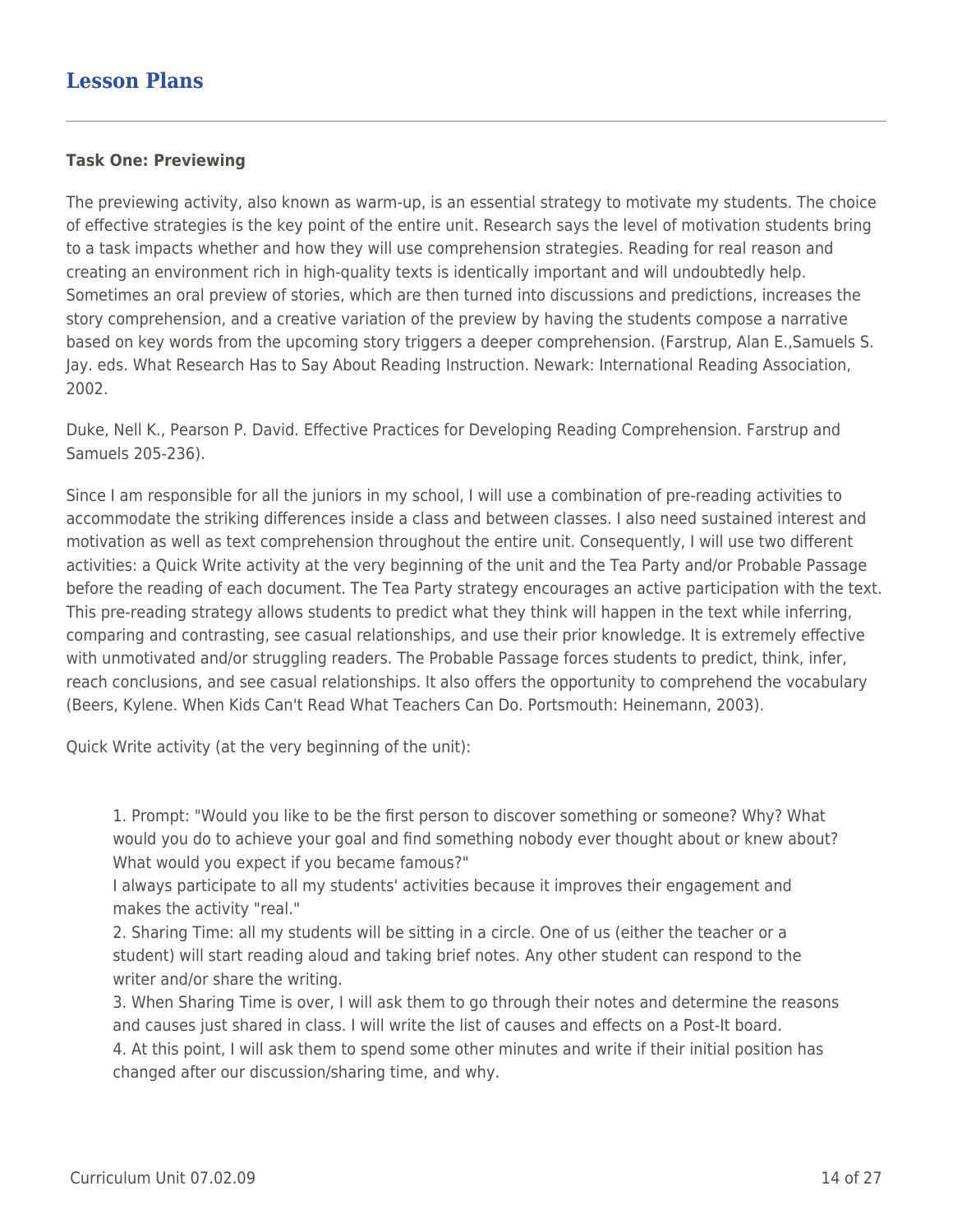Probable Passage Activity (pre-reading activity):

When I present my students this activity for the first time, I model it. Then, we do it together on our second time. I also form groups of three or four students.

1. I will write on the board a list of words from the passage we are about to read.

2. I will ask them to distribute those words in one of the following categories: character(s), setting, causes, outcome(s), and unknown words.

3. When they finish categorizing the words, I will ask them to write a Gist Statement (concise statement).

4. Sharing Time: I will ask the students to say/share how they categorized those words. I will write them on the board together with their gist statements.

Tea Party activity (pre-reading activity):

(I would not suggest modeling it because "not knowing how to do it" triggers more thinking.)

1. I will prepare fifteen or twenty index card with one phrase from the document they will be reading. I can repeat those phrases two or three times, so you can have one card per student. 2. I will give one card to each student and ask them to move from student to student. While moving, they have to share their card, listen to others as they read their cards, discuss how these cards might refer to, and suggest what these cards might mean.

3. I will ask them to form groups of three or four students and write what they think about those statements in the cards and why.

4. Sharing Time: I will ask the students to read what they wrote and I take notes on the board.

5. After reading the text, we will have another Sharing Time to compare and contrast their predictions and the text. This step also helps them understand how the explorers drew their conclusions and how the researcher has to find out the validity of these conclusions.

### **Task Two: Visuals**

To look at images, respond, and then analyze what you see may be difficult, but the hardest of all is to communicate what you see and feel to the others. The students need to be taught a strategy or a combination of strategies. Modeling is essential and I will do it by using the visual included in this unit. My students are talented artists but they have difficulty articulating exactly what they see and feel, and why. Consequently, I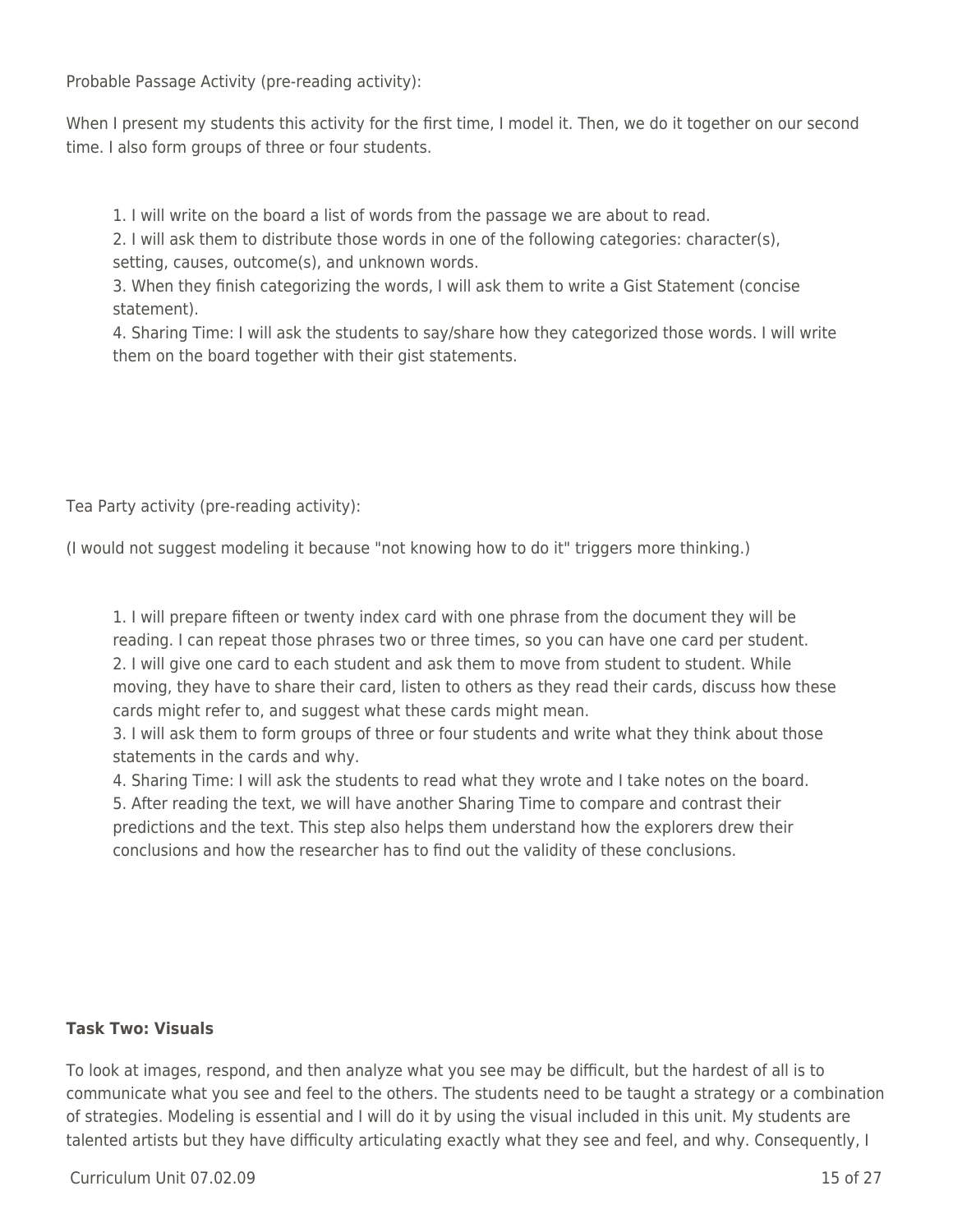will give them a process they can use, and I will provide them a vocabulary they can use to explain what they feel to others. While modeling I will also ask the students to respond and share for a better understanding and learning of the strategy.

I will begin by telling them that when you look at things, you have a reaction and you need to understand that reaction. After understanding this reaction, you need to share what you have seen and felt to the others. Thus, the process involves five stages:

1. Looking and understanding (I look at the image and say what I see holistically)

- What do you see in this image?
- What do you notice specifically?
- What does it remind you of?
- What do you feel looking at this image?

### Modification

- What is visible in this image?
- Write down a few notes on what the visual appears to be.

### 2. Analyzing images

Usually there is one central figure that attracts your eye first, and that is called focal point. This is important because it guides you to understand the image.

- What detail catches your attention first?
- Why would the artist focus on this detail? What are your theories?

Another important element of analysis is the figure-ground contrast which emphasizes the difference between what is in the front and what is in the back (ground). The figure is often the focal point.

- What other details do you see other than the focal point?

- Why would the artist include those details? What are your theories? **Modification**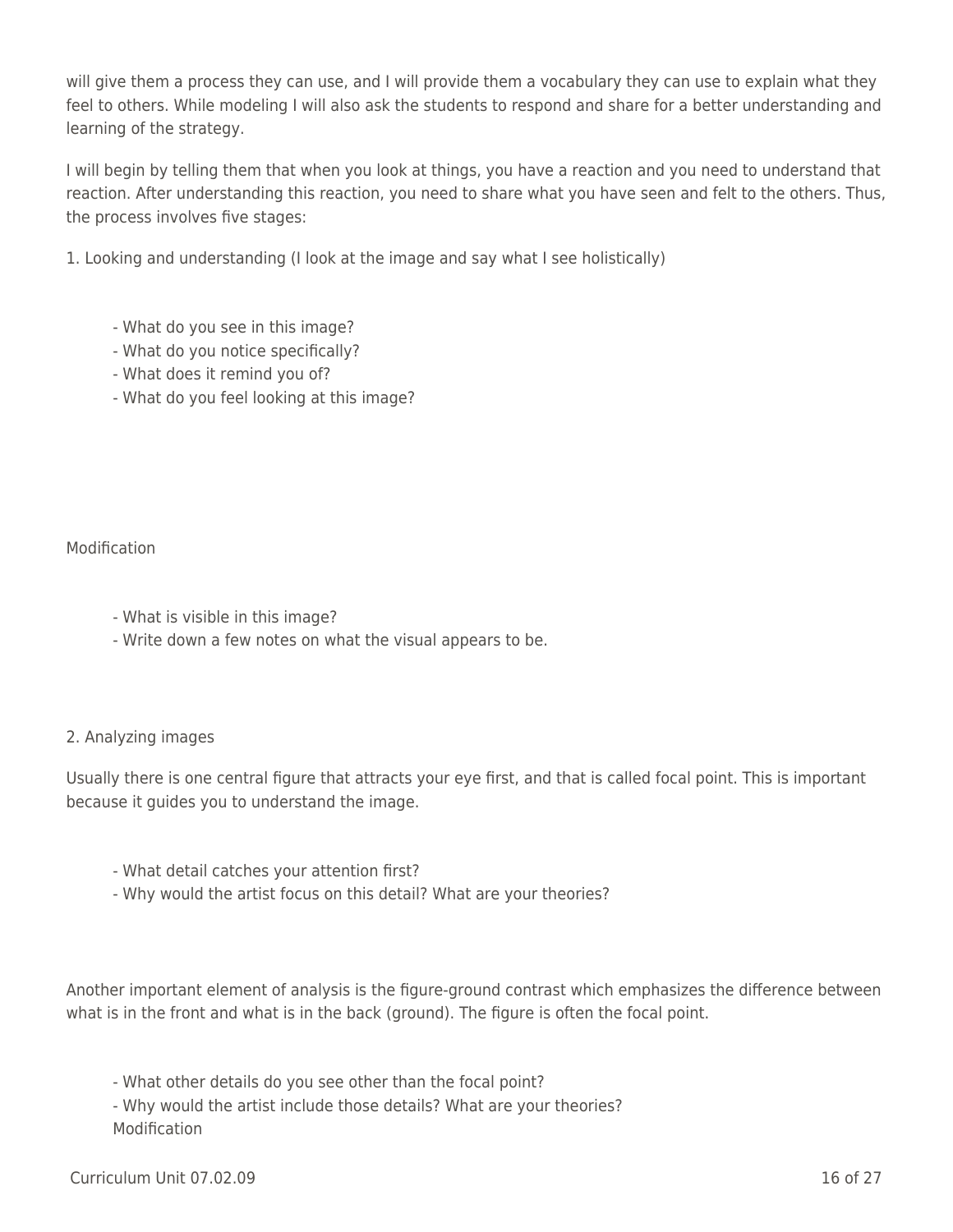- Write down any elements or details that seem important.

or

- What are the key elements or features of this image?

- How do they contribute to what you see?

Grouping according to proximity and similarity is also an important element in visuals.

- Which elements and/or details are in the same space? (proximity)

- Look for elements that are positioned close together. What connections do you see between/among them?

Modification

- Look for details /elements that are close to each other.

- Why would the artist include those details? What are your theories? Similarity

- Which elements and/or details are close to each other or have the same shape, or size? (similarity)

- What is/are the effect(s) of those elements on your response to the image? Modification

- Look for details/elements that are similar for size, shape or color.

- Why would the artist include those details? What are your theories?

Color in visuals has a specific connotation and conveys meaning and feelings. In fact, it can focus on our attention, create contrast, appeal to emotions and help communicate the message.

- How do the color(s) or degree of shading appeal to emotions?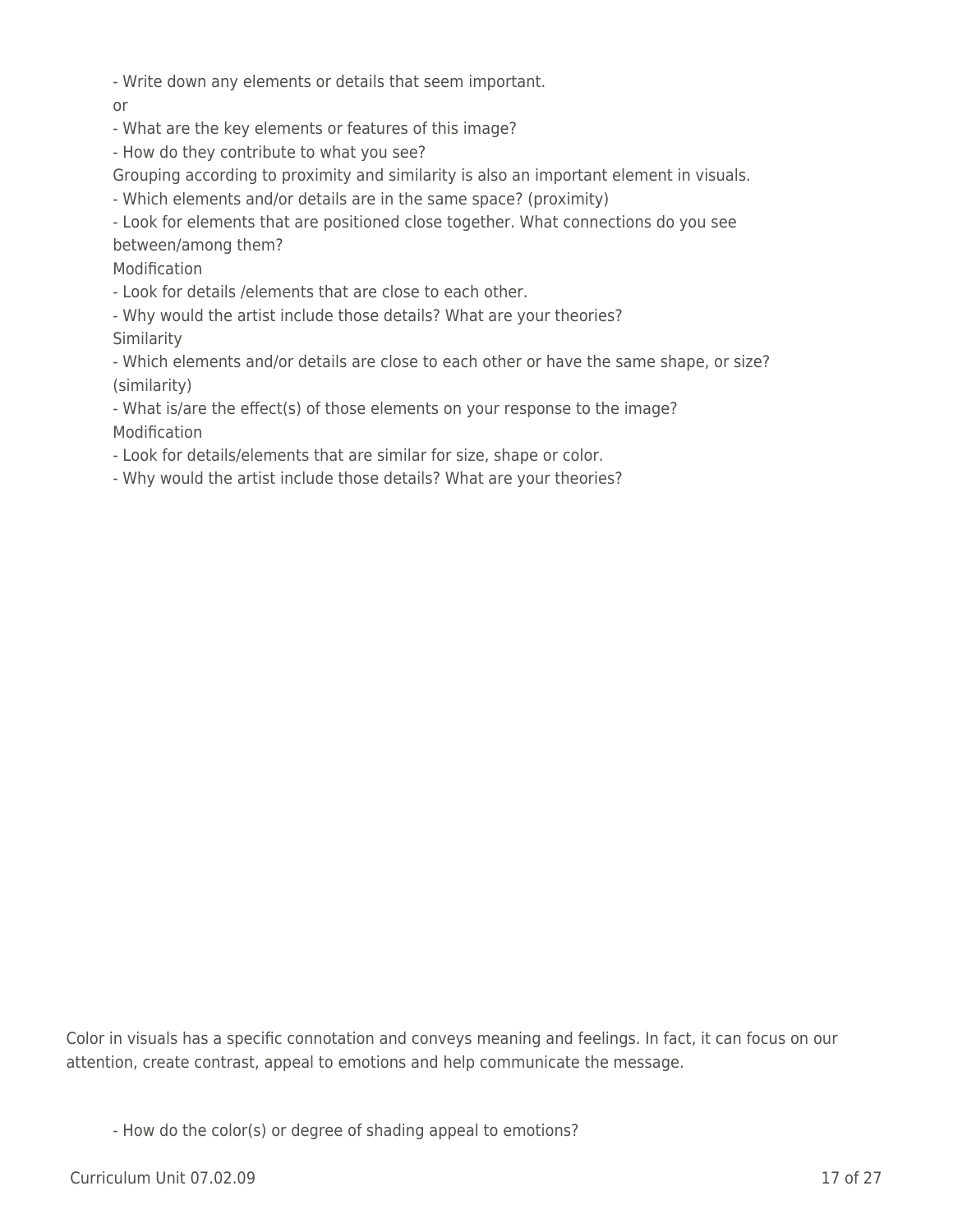Modification

- Did the artist use colors that you did not expect? What are your theories?
- What emotions does this specific color appeal to?

Modification

- Would you use the same colors the artist did? Why?
- Would you use different colors? Why?

Lines also provide a sense of movement. A line can convey mood (in the AP English Language and Composition class, and those in the Honors class already know the meaning of mood). Lines can create a sense of calm and equilibrium, uncertainty, or movement and stress. Soft lines may imply softness, flow, or change.

- Look at the lines in this image. Describe these lines (horizontal, vertical, soft, thick, or wavy).
- Why did the artist include those lines? What are your theories?
- **Modification**
- Would you use the same lines? Why?
- Would you use different lines? Why?
- What do you think the artist wanted to tell us?

Most times artists do not include all the details in their image. This is because the artist wants the viewer to predict and imagine. Leaving information out creates interest, generates tension contributing to the understanding of the artist's message, and promotes the viewer's participation. This is said closure.

- What is not visible? Why? What are your theories?
- What question you would ask the artist? Why?

Modification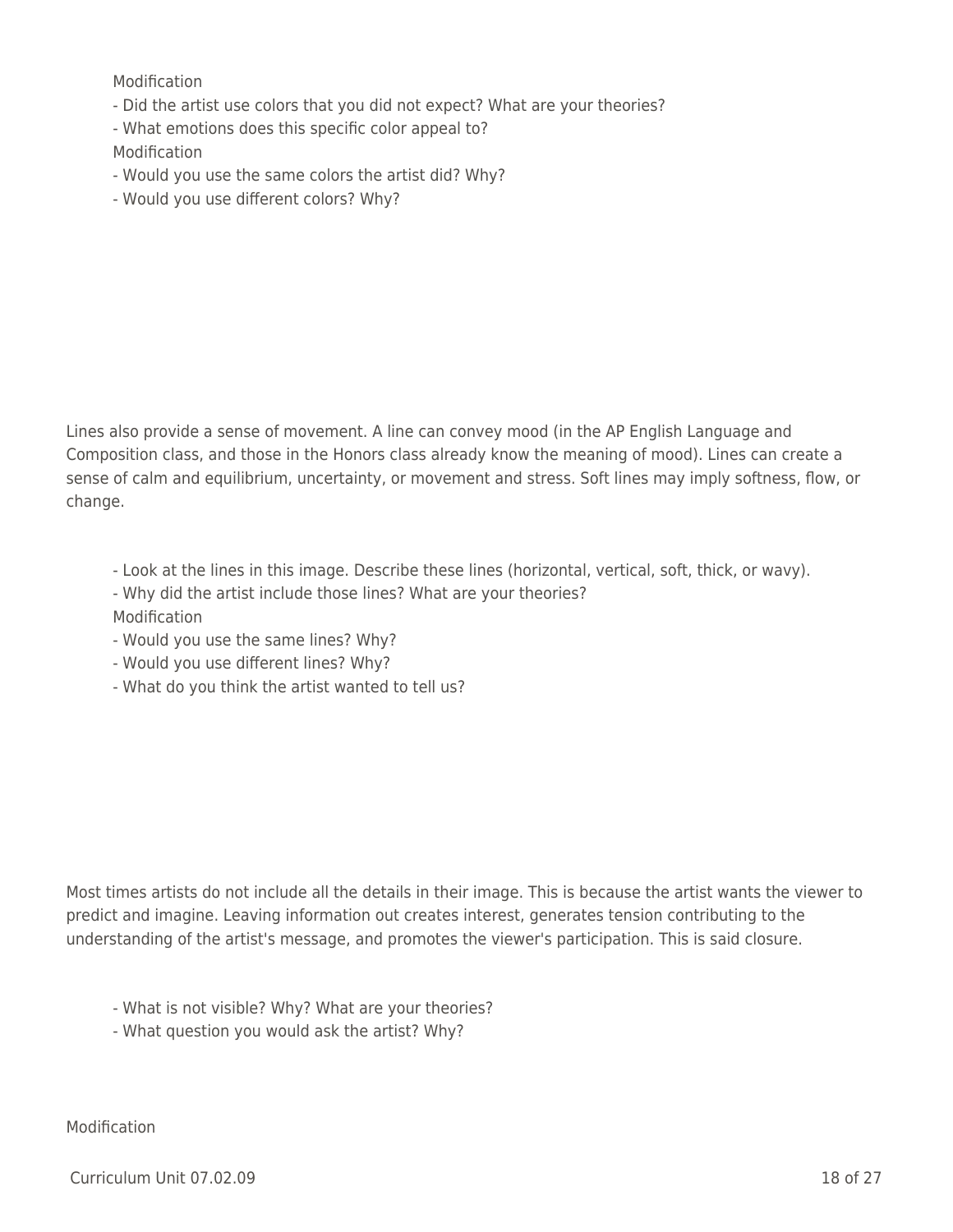- Does this image suggest you a story?
- What does this image tell you about this culture/this traveler?

3. Sharing time: I simply read aloud what I wrote and then my students will be encouraged to do the same (since we are in the fourth marking period, they do it automatically, but if you never did it before, the students need encouragement). I also tell them that we do not spend any time discussing their writings, we simply share them.

4. At this point, I will ask them to respond the following questions:

- What is the purpose of this image?
- What detail or details mentioned by your peers caused you to see this image differently?
- How do your experience and knowledge affect the reading of the image? Think about the image in term of context: historical, personal, technical, or cultural.

- Use the title as a theory and parts of the visual as clues to detect and specify the interrelationships in the graphic.

Modification

- Highlight the words of the title of the visual if available.
- Are there any connections between the title and the visual?
- Draw a conclusion about the visual as a whole.

5. Compare and contrast the visual with a specific piece of expository text (I will combine the visual to the text we will read). Write in the essay format. Modification: first draw a T-chart and list all the essential elements, feelings, reactions, and/or interpretations of the visual and of the text. Secondly, draw connecting lines for the similarities, and then write about these similarities and differences.

#### **Task Three: Student's Independent Research**

The students will critique the discussion of the discovery of America in two sources (one text-book and one website): does the author mention the Vikings, Zheng He or Columbus, and how?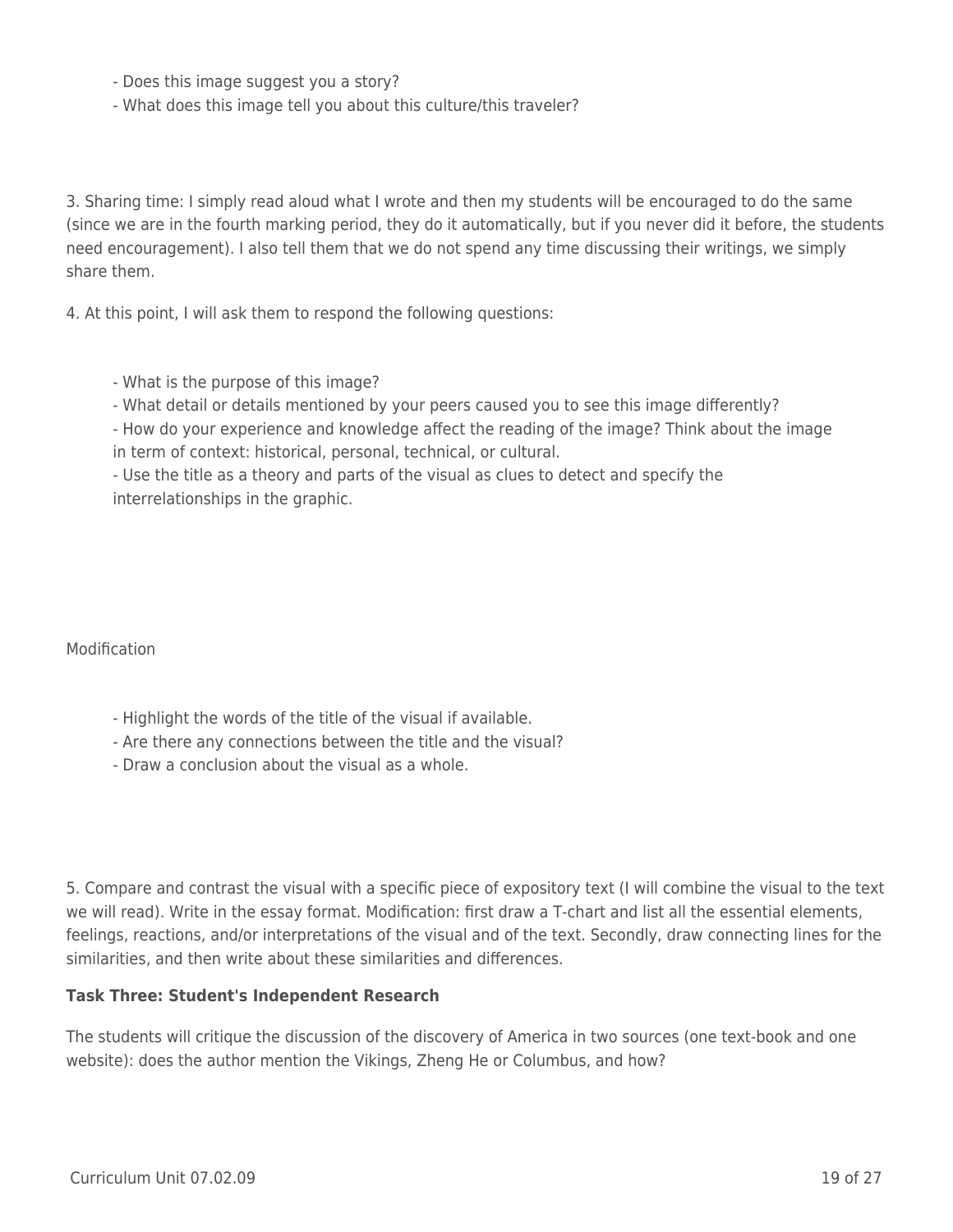### **Task Four: Reading the Documents and Writing the GIST/Concise Summary**

The strategies for reading differ and are modified in order to meet all the reading levels of my students. The grade level readers and the AP students, most of whom do not know to summarize concisely, are usually asked to do the initial reading of the document(s) as homework with the specific task to determine the meaning of the new vocabulary in the context before coming to class. In class, we do the following sequence of steps for the direct instruction:

1. Sharing time: we discuss about the important facts from the document(s) and the new words. The students write their ideas (WHO/WHAT) on sticky notes that are posted on the classroom board. We discuss those ideas in order to avoid using the same words found in the text.

2. Students write those ideas in completed sentences in their journals;

3. Sharing Time: we share our concise summary/GIST of the document, discuss about the language structures, paraphrase, and make any necessary changes;

4. For each voyage and/or explorer covered in the various documents the students are required to keep a chart responding to the following: Who, When, Where, Why, What Did they See?, Source: Title and Pages. Copy is posted on the board.

### Modification:

1. Pre-reading activity (I use the Probable Passage for the below grade-level readers and the Tea Party for the struggling readers);

2. I divide the text in short passages/sections that can be logically summarized, and we read one at a time.

3. I ask them to highlight the words that are difficult to understand.

4. Sharing Time: we discuss the meaning of the words in the context and out of the context and we write them on a Post-it Board that will stay in the classroom for the entire unit.

5. We reread the passage and highlight the main ideas in a different color.

6. Sharing Time: we discuss about the important facts from the passage. The students write their ideas on sticky notes that are posted on Post-it boards.

7. Sharing Time: we discuss how to write those ideas in sentences without using the texts words.

8. The students craft accurate sentences and write them in their journals.

9. I repeat the same process for each sections of the document except for the pre-reading activity;

10. For each voyage and/or explorer covered in the various documents the students are required to keep a chart responding to the following: Who, When, Where, Why, What did they See?, Source: Title and Pages. Copy is posted on the board.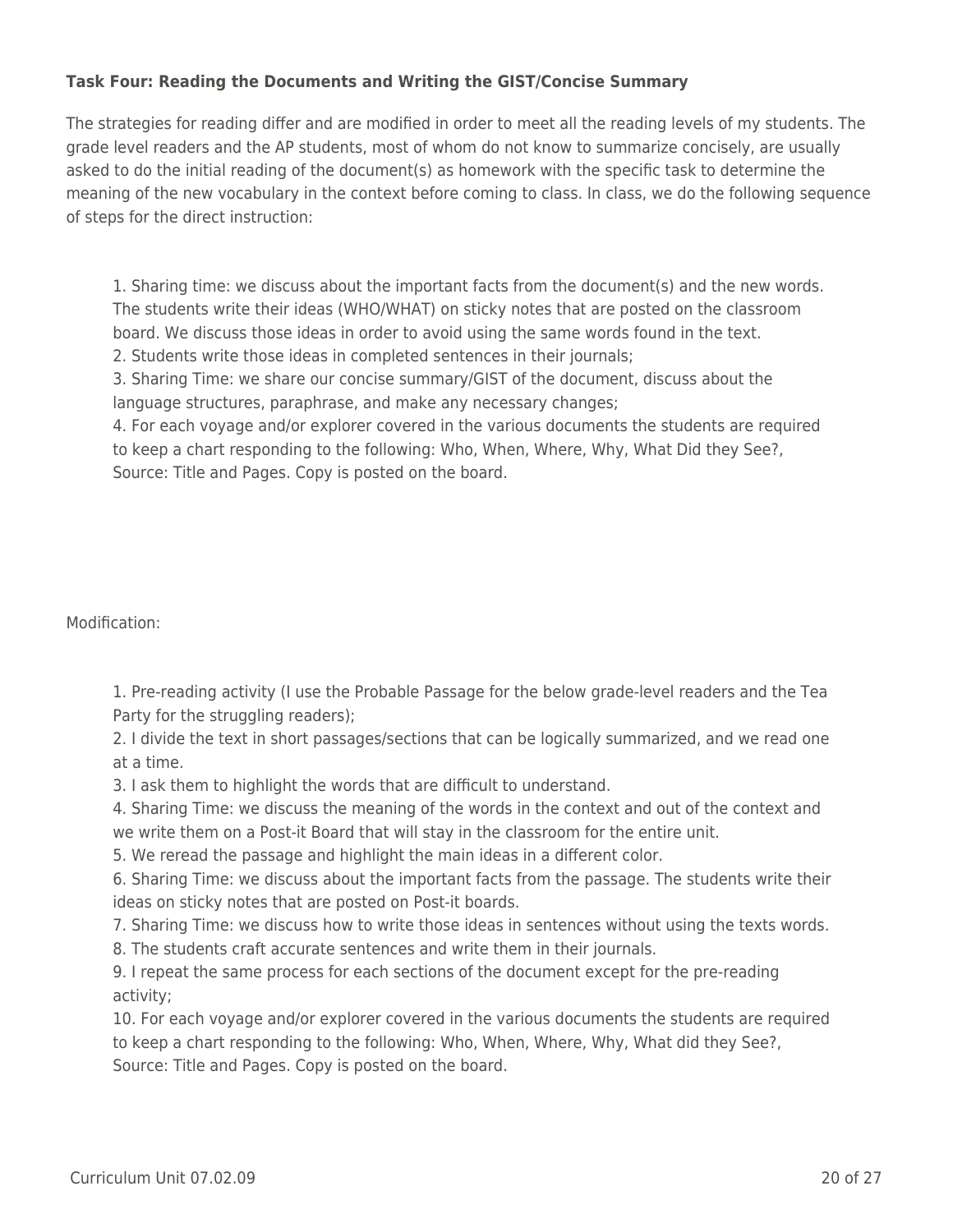### **Task Five: Close Reading and Analytical Writing**

For grade-level readers and AP students, I do the following:

1. Read the passage/document again;

2. Underline interesting, important, and/or unusual/unexpected words, phrases, and language structures, and label them in the margin;

3. Determine connections and draw arrows from one part of the passage to another to mark those connections;

4. Highlight the descriptions, the reflections, the facts, or the purpose.

5. What is the main idea or subject of the text? How do you know? How is it presented? Does the author introduce it immediately? Does the author express this main idea, or do you have to infer it? How do you infer it? What clues support your theory?

6. When did this situation occur? Why? How do you know or determine the time and place this situation occurred? Is it clearly stated? Do you infer it? How do you infer it? What clues confirm your theory?

7. Who is the audience? How do you know? Is it clearly stated? How? How do you infer it? What clues confirm your theory?

8. Who is the voice that tells the story? Is it the author? How do you know? What assumptions can you make about this voice? Can you assume what age, education, social status, hidden reasons for writing this document?

9. What is/are the purpose(s) of the document? What's the reason(s) behind the text? How do you know? What reaction(s) in the audience does the writer want to achieve? Why? How do you know? What techniques does the author use to achieve this purpose? How do you think the audience will feel? What is the effect the author wants to achieve?

10. What is the tone of this document? How do you know? What word(s) or phrase(s) determine this tone? Why? What details, sentence structures, or images convey this tone? Why?

11. Sharing Time: the students share their analysis, discuss and take notes in their journals.

12. Add any new detail(s)/information/perspective to the Who/When/Where/Why/ What chart.

13. Do you notice any difference(s)/similarity(ies) between this document and the previous one(s) you analyzed?

14. Can you notice/infer any difference(s)/similarity(ies) between the author of this document and the previous one(s)?

15. Do you notice any stylistic difference(s)/similarity(ies) between this document and the previous one(s) you analyzed?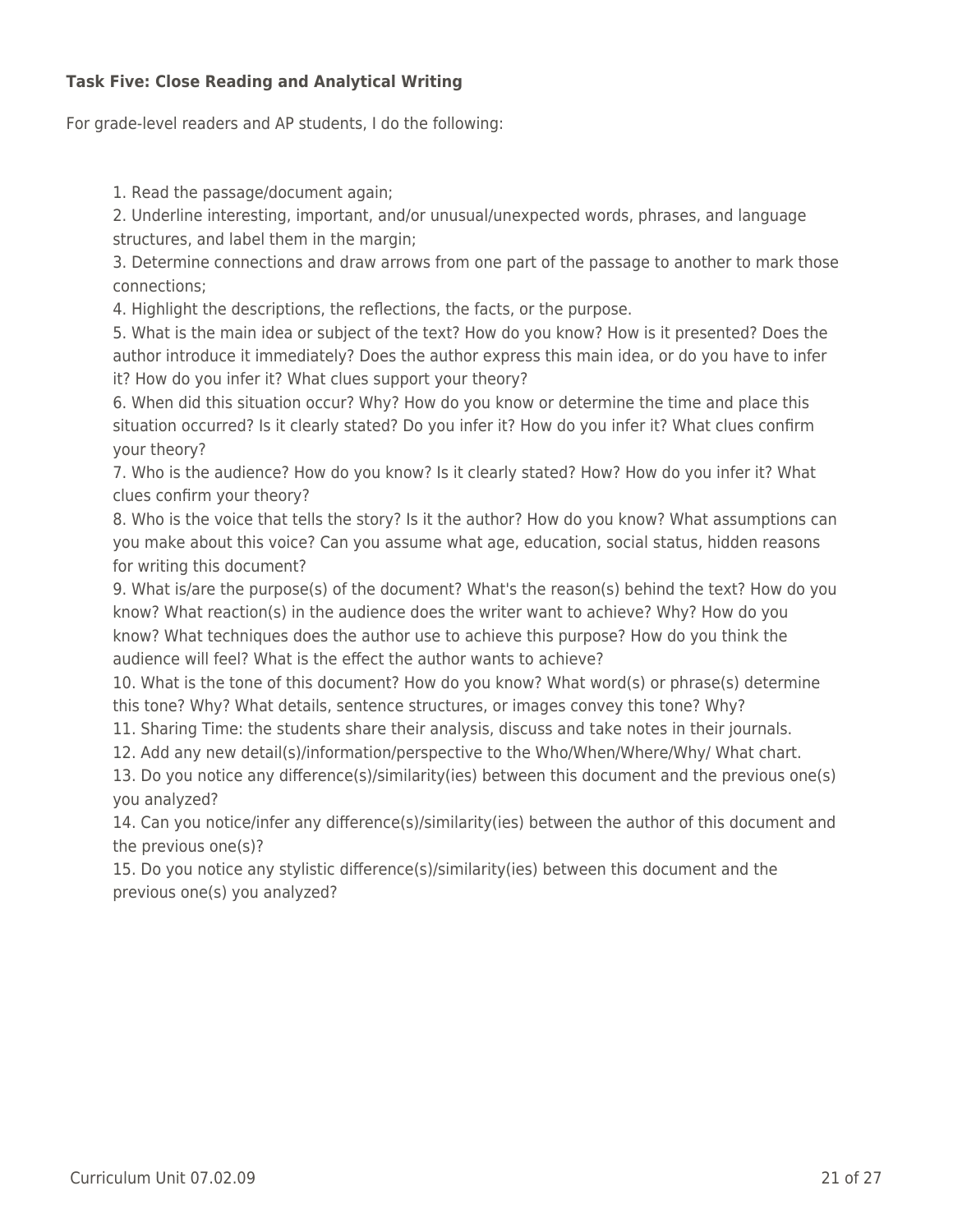1. Read the passage/document again;

2. Underline interesting, important, and/or unusual/unexpected words, phrases, and language structures;

3. Determine connections and draw arrows from one part of the passage to another to mark those connections;

4. Write a "Wonder Why" question for each interesting, important, unusual, or unexpected word/phrase. Write your theory(ies) and support it with clear references to the text.

5. Sharing Time: the students share, discuss their interpretations, and take notes of the peer's thoughts in their journals.

### **Task Six: Final Paper**

The Final Paper will be a documented essay with an annotated bibliography. This documented essay will follow various stages. In fact, we will start determining the thesis statement in response to the essential question, "Who first reached America: the Vikings, the Chinese Admiral Zheng He, or Columbus? What were these travelers looking for? What did they actually find and what benefits did they derive?" In order to write a strong thesis statement, the students have to:

1. Review the Who/When/Where/What chart we did while reading and interpreting the various documents and visuals and highlight the details and information that will lead to their theory; 2. Reread their journals and highlight the details, information they want to use to support their theory;

3. Write a possible idea/theory, share, and discuss it with the peers;

4. Write a discovery draft with a thesis statement and reasons;

5. Write a first draft containing the thesis statement, the reasons, the supports/references from the documents, and the analysis/discussion why those references support the assertions. This draft will be followed by a group work of peer revision;

6. Write a second draft including the suggestions from the peer's revision. This will be followed by a group work of peer's editing;

7. Write a third draft followed by a conference with the teacher.

8. Write the annotated bibliography of the documents cited in the essay. They will have a model for the MLA requirements. Each source will be followed by few lines describing the content of the source. They can use their GIST statements they already have in the journal. Modification:

9. Review the Who/When/Where/What chart we did while reading and interpreting the various documents and visuals and highlight the details and information that will lead to their theory; 10. Reread their journals and highlight the details, information they want to use to support their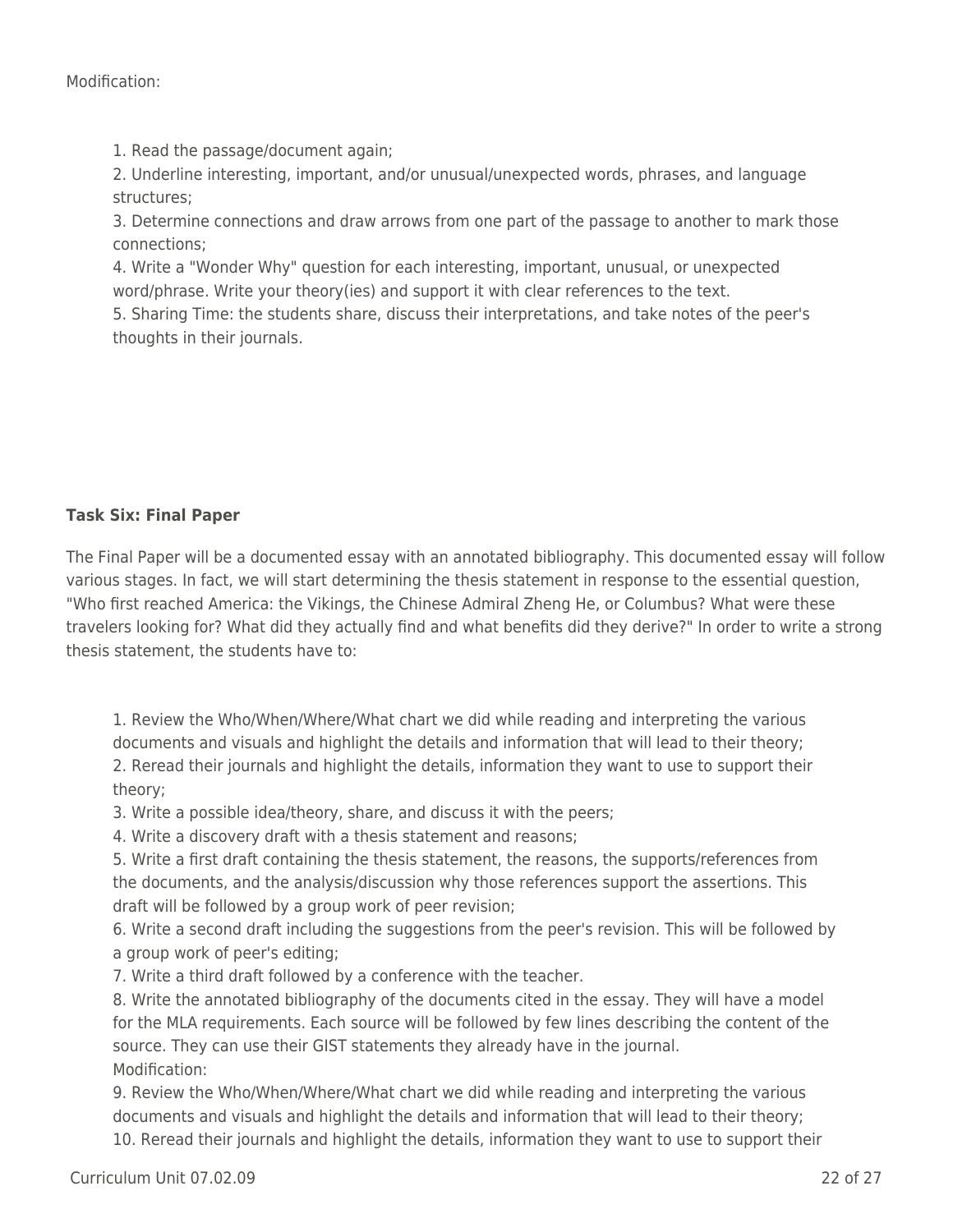theory;

11. Write the thesis in response to the essential question and use one Power Point slide;

12. Determine and write the reasons for your theory/thesis and use one Power Point slide;

13. Find the evidences in the documents and write them in other slides.

14. Write a brief conclusion on a slide.

15. Sharing Time: each student will read the slides and discuss his/her theory and the evidence(s) with the class.

The students who will write the documented essay will prepare the presentation (sharing time) with slides that will illustrate their theory, reasons, references to sources, connections between support and reason, and conclusion.

# **Appendix: Implementing District Standards**

The teaching implemented in this unit reflects the requirements of the Connecticut's Common Core of Learning K-12 Content Standards. The curriculum for Language Arts in the New Haven District adheres to the state standards and each unit offers the opportunity to teach, deepen or scaffold the four essential standards: Reading and Responding, Exploring and Responding to Literature, Communicating with Others, and English Language Conventions. My unit is primarily built on either the scaffolding or teaching of the following:

Content Standard One: Reading and Responding

Students read, comprehend and respond in individual, literal, critical and evaluative ways to literary, informational and persuasive texts in multimedia formats.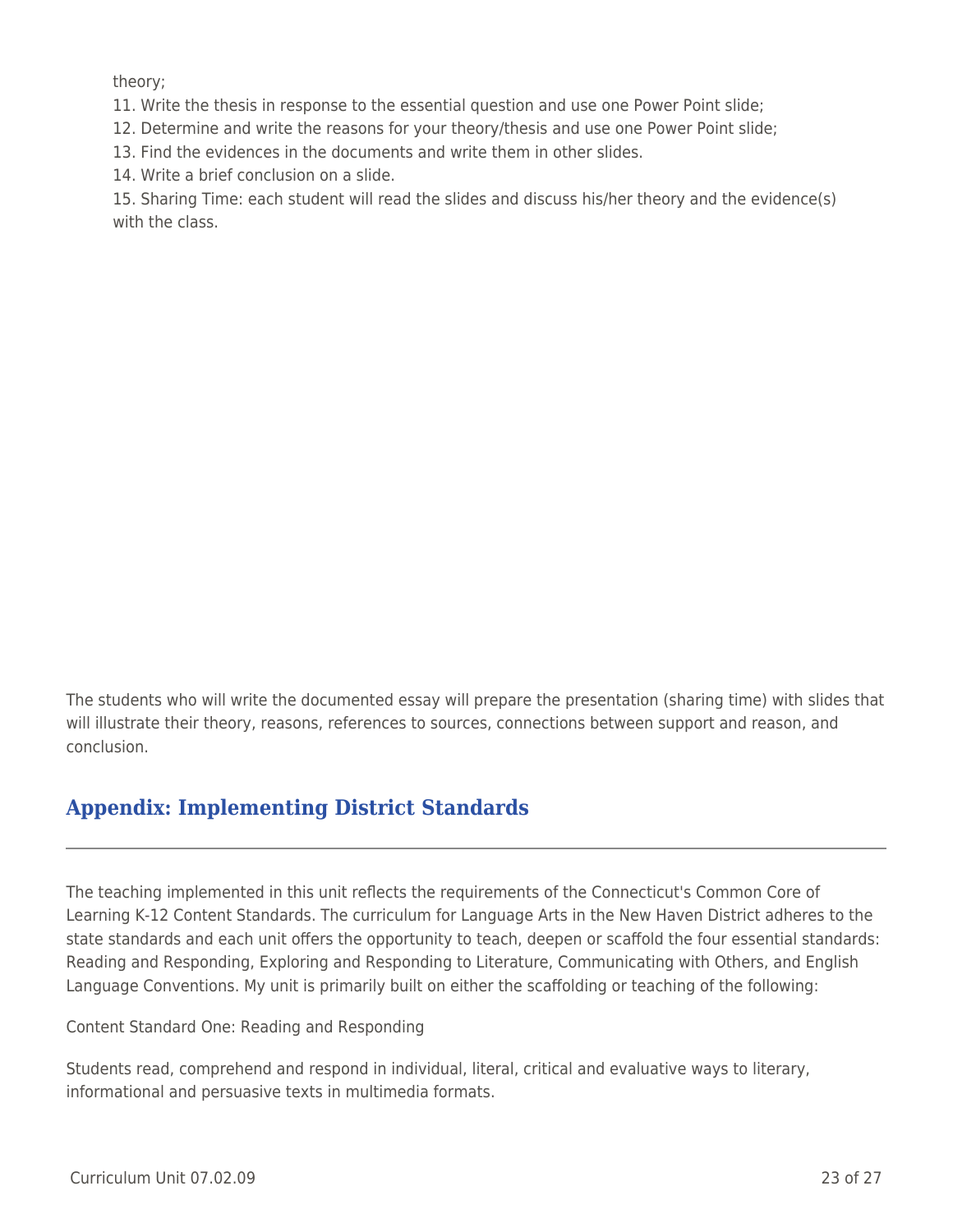1.1 Students use appropriate strategies before, during and after reading in order to construct meaning.

1.2 Students interpret, analyze and evaluate text in order to extend understanding and appreciation.

1.3 Students select and apply strategies to facilitate word recognition and develop a vocabulary to comprehend the text.

1.4 Students communicate with others to create interpretations of written, oral and visual texts.

Content Standard Two: Exploring and Responding to Literature

Students read and respond to classical and contemporary text from many cultures and literary periods.

- 2.1 Students recognize how literary devices and conventions engage the reader.
- 2.2 Students explore multiple responses.

Content Standard Three: Communicating with Others

Students produce written, oral and visual texts to express, develop and substantiate ideas and experiences.

- 3.1 Students use descriptive, narrative, expository, persuasive and poetic modes.
- 3.2 Students prepare, publish and/or present work appropriate to audience, purpose and task.

Content Standard Four: Applying English Language Conventions

Students apply the conventions of standard English in oral, written and visual communication.

4.1 Students use knowledge of their language and culture to improve competency in English. 4.2 Students speak and write using standard language structures and diction appropriate to audience and task.

4.3 Students use Standard English for composing and revising written text.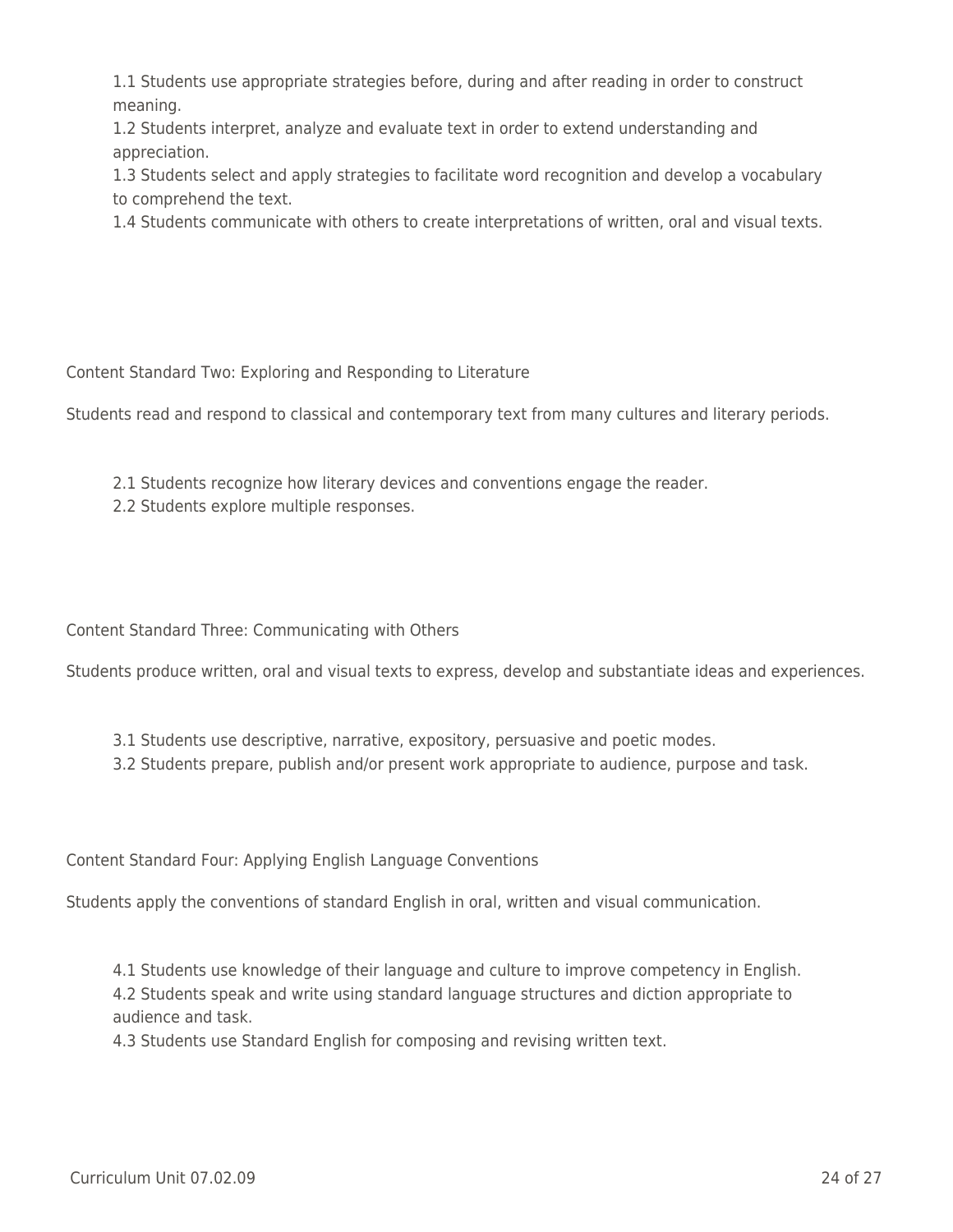## **Annotated Bibliography: Resources for Teachers and Students**

Beers, Kylene. When Kids Can't Read What Teachers Can Do. Portsmouth: Heinemann, 2003

An effective text with strategies for struggling readers.

Columbus, Christopher. The Four Voyages of Christopher Columbus. London: Penguin, 1969.

An interesting translation of the original log-book, letters and dispatches and narratives about Columbus's life and his son Hernando Colon.

Farstrup, Alan E.,Samuels S. Jay. eds. What Research Has to Say About Reading Instruction. Newark: International Reading Association, 2002.

Duke, Nell K., Pearson P. David. Effective Practices for Developing Reading Comprehension. Farstrup and Samuels 205-236.

A compelling chapter where the authors analyze, compare and contrast the validity of various strategies teachers use for an effective reading comprehension.

Hansen, Valerie. Voyages in World History. Boston: Houghton Mifflin, forthcoming 2009.

A world history book through the eyes of various travelers.

Ma, Huan. Ying-Yai Sheng-Lan 'The Overall Survey of the Ocean's Shores'. Bangkok: White Lotus, 1997.

A fascinating account of the Ming dynasty (1368 and 1644). The writer, Ma Huan, a Chinese interpreter, writes about the seven expeditions of Cheng Ho/Zheng He.

Magnusson, Magnus, Palsson Hermann. The Vinland Sagas: The Norse Discovery of America. London: Penguin, 1965.

A long introduction and the translation of the two medieval Icelandic sagas describing the Vikings' expeditions to new territories.

Markham, Clements R. The Journal of Christopher Columbus (during His first Voyage, 1942-93) and Documents Relating to the Voyages of John Cabot and Gaspar Corte Real. London: Elibron classics, 2005.

The journal Columbus wrote during his first voyage to America, and also an important letter from Paolo Toscanelli with sailing directions.

### **Visuals**

Columbus, Christopher. The First Voyage of Columbus. London: Penguin, 1969, 54.

A detailed map of the first territories Columbus encountered along his first voyage.

Columbus, Christopher. The Vessels of Chrisopher Columbus. London: Penguin, 1969.

Curriculum Unit 07.02.09 25 of 27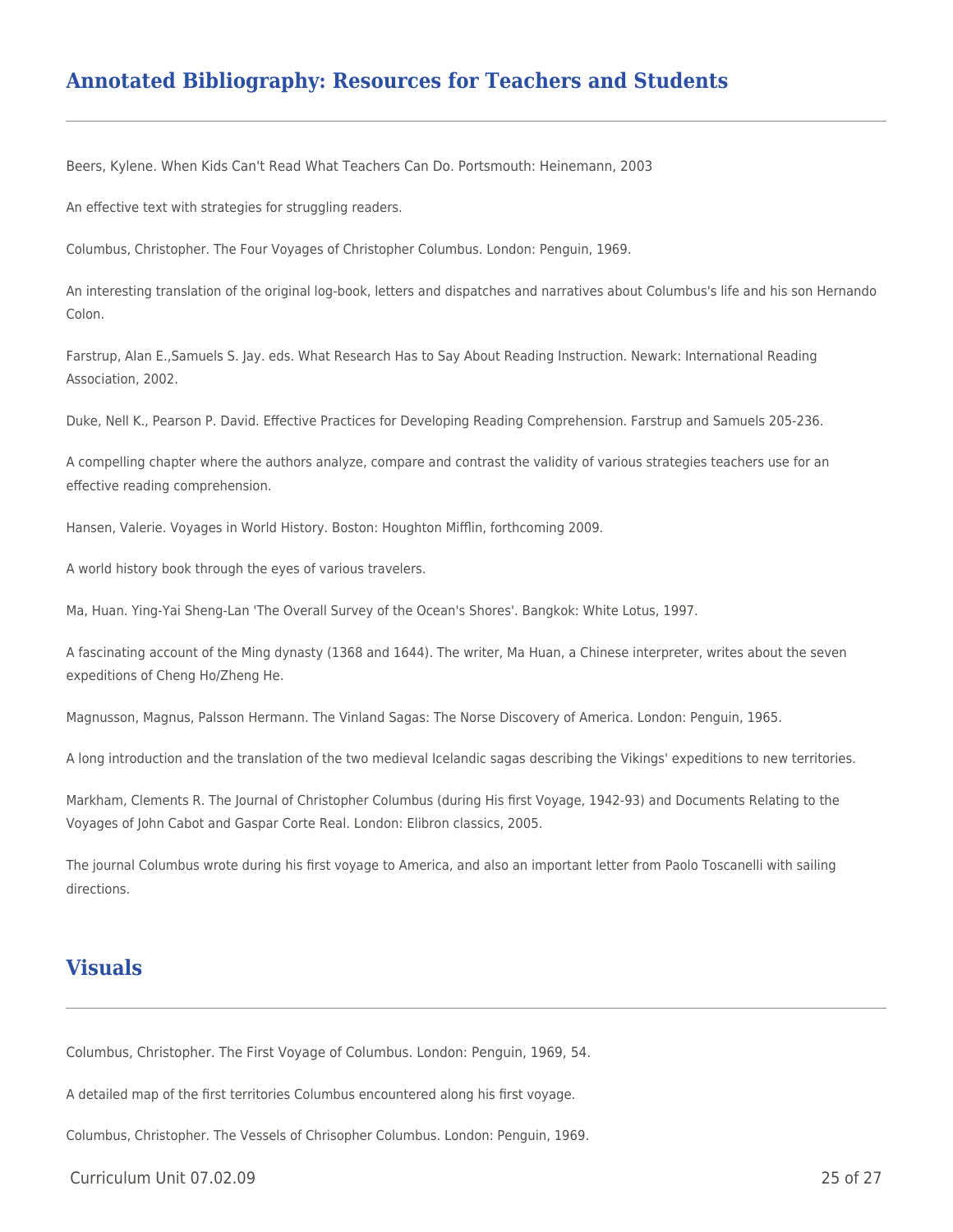The cover page of the book.

Ma Huan. Sketch of Cheng Ho's Ship. Bangkok: White Lotus, 1997, 30. A very interesting image full of specific details. Ma Huan. Chen Ho's Ship. Bangkok: White Lotus, 1997. The cover page of the book with amazing details. Markham, Clements R. The Three Vessels of the First Voyage of Columbus. London: Elibron classics, 2005, iv. An old map of Espanola. The drawing is believed to be by the Admiral. Markham, Clements R. Restoration of the Toscanelli Map. London: Elibron classics, 2005, 2. A three-dimensional map where you can see the initial attempt to draw the earth as we would see it. Magnusson, Magnus, Palsson Hermann. North Atlantic Map. London: Penguin, 1965, 121. The map was drawn by Sigurdur Stefanosson in Iceland in 1590 as the Vikings described it. Magnusson, Magnus, Palsson Hermann. The Atlantic Map. London: Penguin, 1965, 122. A map illustrating the territories the Vikings reached in their expeditions. Magnusson, Magnus, Palsson Herman. Greenland. London: Penguin, 1965, 123. A more detailed map of Greenland together with the Eastern settlements. Magnusson, Magnus, Palsson Hermann. North America Map. London: Penguin, 1965, 124. A more detailed map of Labrador and New England. Magnusson, Magnus, Palsson Hermann. Viking Ship. London: Penguin, 1965. A detailed image of a Viking vessel on the cover page of the book. The Vinland Map, Manuscript 350A, Beinecke Rare Book & Manuscript Library, Yale University. The famous original Vinland Map (whose authenticity is in doubt).

### **Websites**

http://www.mnh.si.edu/vikings/voyage/subset/vinland/archeo.html

An archeological site about Vinland with images and critical analysis.